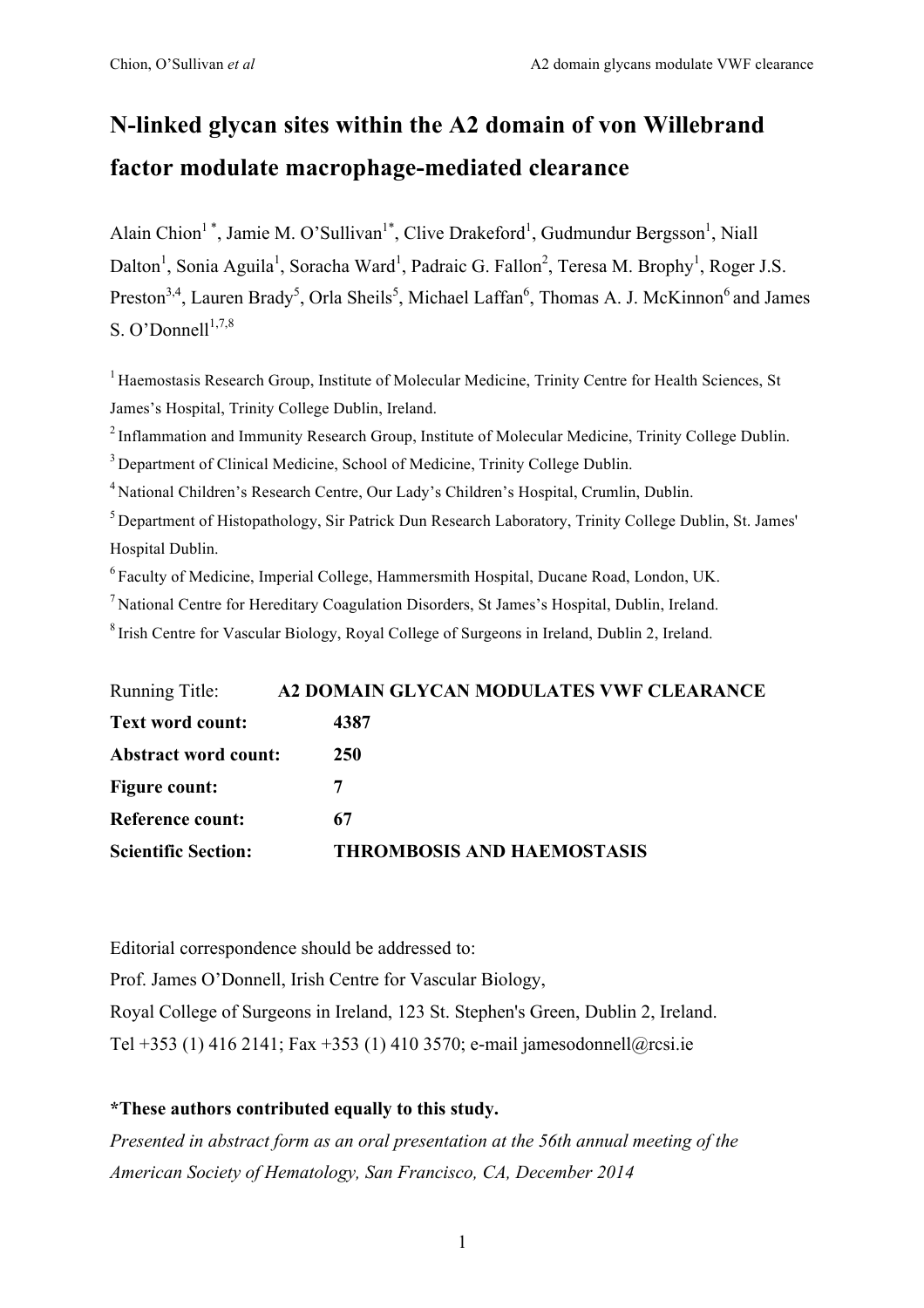### **KEY POINTS**

- The A1 domain of VWF contains a cryptic binding site that plays a key role in regulating macrophage-binding and clearance.
- The N-linked glycans presented at N1515 and N1574 within the A2 domain of VWF modulate macrophage-mediated clearance.

### **ABSTRACT**

 Enhanced von Willebrand factor (VWF) clearance is important in the etiology of von Willebrand disease. However the molecular mechanisms underlying VWF clearance remain poorly understood. In this study, we have investigated the role of VWF domains and specific glycan moieties in regulating *in vivo* clearance. Our findings demonstrate that the A1 domain of VWF contains a receptor-recognition site that plays a key role in regulating the interaction of VWF with macrophages. In A1-A2-A3 and full-length VWF, this macrophage-binding site is cryptic but becomes exposed following exposure to shear or ristocetin. Previous studies have demonstrated that the N-linked glycans within the A2 domain play an important role in modulating susceptibility to ADAMTS13 proteolysis. We further demonstrate that these glycans presented at N1515 and N1574 also play a critical role in protecting VWF against macrophage-binding and clearance. Indeed, loss of the N-glycan at N1515 resulted in markedly enhanced VWF clearance that was significantly faster than that observed with any previously described VWF mutations. In addition, A1-A2-A3 fragments containing the N1515Q or N1574Q substitutions also demonstrated significantly enhanced clearance. Importantly, clodronate-induced macrophage depletion significantly attenuated the increased clearance observed with N1515Q and N1574Q in both full-length VWF and in A1-A2-A3. Finally, we further demonstrate that loss of these N-linked glycans does not enhance clearance in VWF in the presence of a structurally constrained A2 domain. Collectively, these novel findings support the hypothesis that conformation of the VWF A domains plays a critical role in modulating macrophage-mediated clearance of VWF *in vivo*.

**KEYWORDS -** von Willebrand factor; von Willebrand disease; glycosylation; metabolic clearance rate; macrophage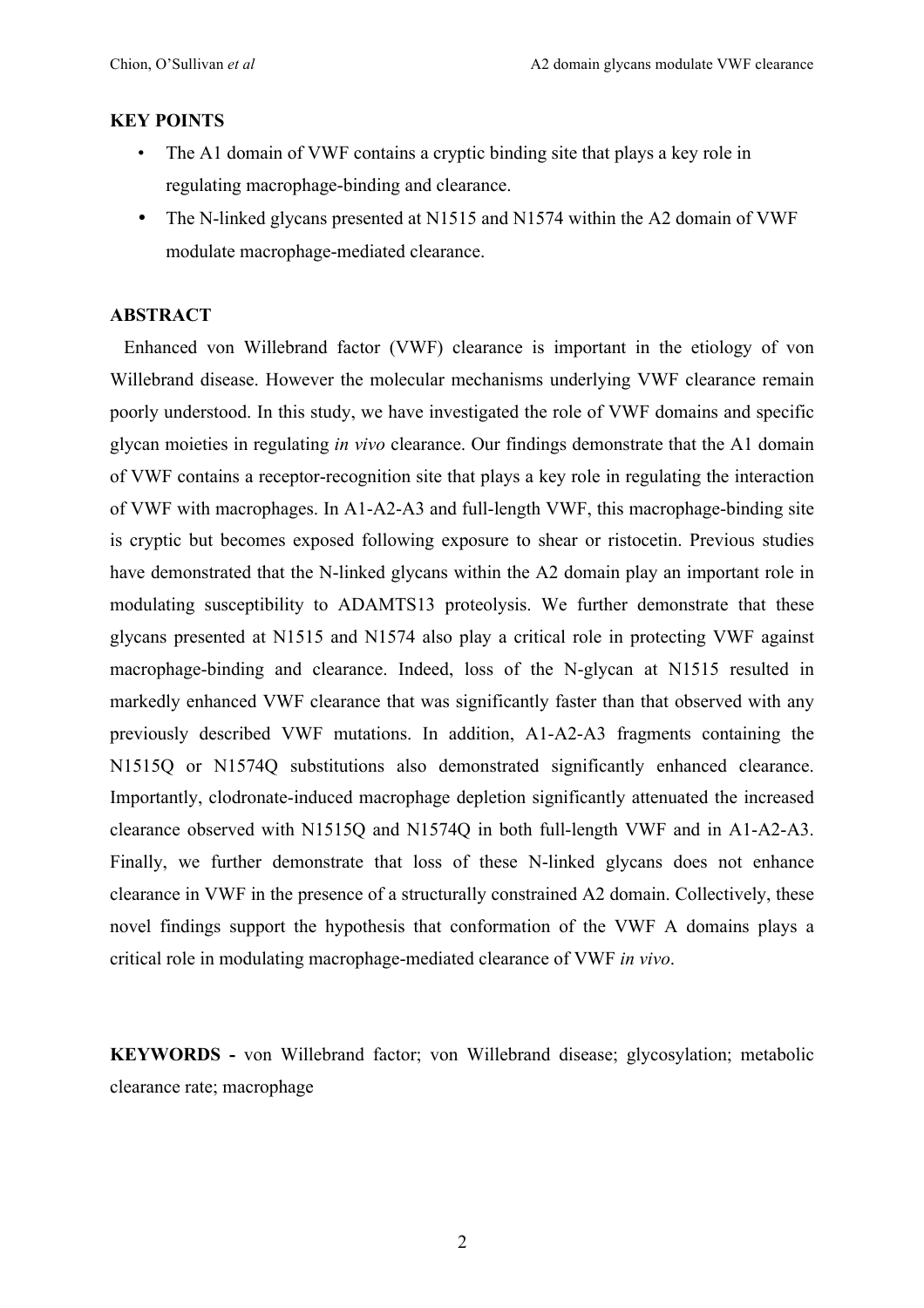### **INTRODUCTION**

 von Willebrand factor (VWF) is a large multimeric sialoglycoprotein that plays two key roles in normal haemostasis.<sup>1,2</sup> First it mediates recruitment of platelets following injury to the vascular endothelium. Second, VWF also functions as a carrier molecule for factor VIII (FVIII). *In vivo* expression of VWF occurs only within endothelial cells  $(EC)^3$  and megakaryocytes,<sup>4</sup> where VWF is initially synthesized as a monomer composed of a series of repeating domains in the order D'-D3-A1-A2-A3-D4-C1-C2-C3-C4-C5-C6-CK. VWF synthesized within EC undergoes constitutive secretion into the plasma. Prior to this secretion, VWF undergoes complex post-translational modification within EC, including significant N- and O-linked glycosylation.<sup>2,5,6</sup>

 The N- and O-linked glycans of human VWF have both been characterized and demonstrate significant heterogeneity.<sup>7,8</sup> Monosialylated or disialylated bi-antennary complex-type chains constitute the commonest N-linked glycans expressed on VWF.<sup>6,7,9-11</sup> Although the O-linked glycans of VWF also demonstrate marked heterogeneity, disialyl core 1 structures account for approximately 70% of the total population.<sup>8,12</sup> Importantly, although the majority of its glycans are capped by negatively-charged sialic acid.<sup>7,13</sup> VWF is unusual in that a minority of both N-linked and O-linked carbohydrate chains express terminal ABO(H) blood group determinants.7,8,11

 Although substantial progress has been achieved in understanding the biosynthesis, structure and functions of VWF, the biological mechanism(s) responsible for modulating VWF clearance from the plasma remain poorly understood.<sup>14</sup> Nevertheless, accumulating data have shown that enhanced VWF clearance plays an important role in the etiology of both type 1 and type 2 VWD. 15-20 Recent evidence further suggests that hepatic and splenic macrophages may play key roles in mediating VWF clearance.<sup>21-26</sup> For example, differentiated primary human macrophages can bind and endocytose purified VWF *in vitro*. 21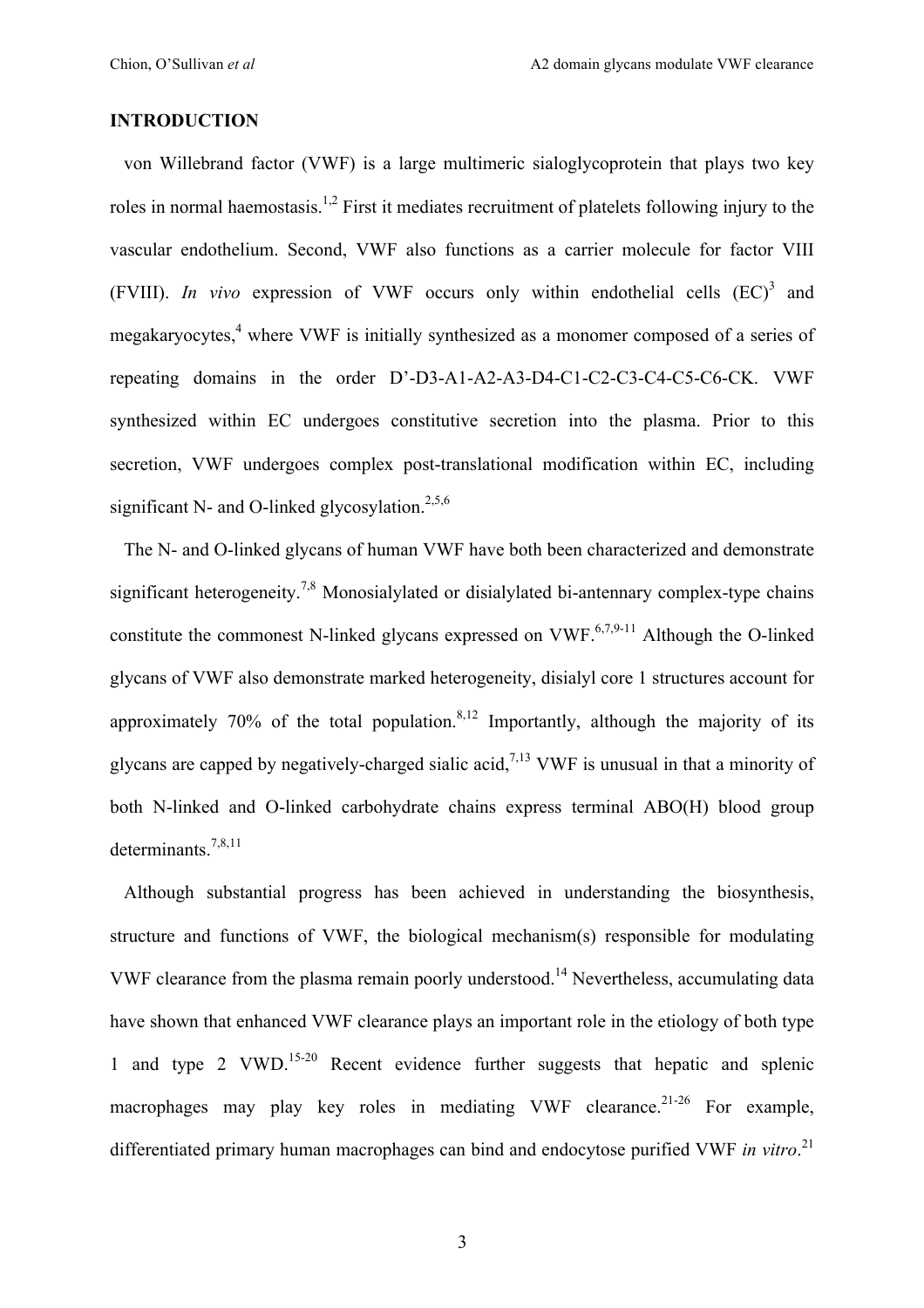Furthermore, macrophage depletion significantly prolonged the *in vivo* survival of VWF infused into VWF<sup>-/-</sup> mice.<sup>21,24,25</sup> In addition, the macrophage lipoprotein receptor (LRP1) has been shown to bind to VWF in a shear-dependent manner.<sup>23</sup> Critically however, the specific regions of the VWF glycoprotein involved in modulating macrophage-interaction remain unclear.

 More than 30 different *VWF* point mutations have already been associated with enhanced clearance in patients with VWD.<sup>15,27,28</sup> Intriguingly, the majority of VWF amino acid substitutions associated with enhanced clearance are clustered within the A1 domain.<sup>14</sup> Emerging evidence suggests that at least some of these VWF mutations result in enhanced macrophage-mediated clearance *in vivo*. For example, Wohner *et al* recently showed that specific type 2B VWD variants (R1306Q and V1316M within the A1 domain) result in increased VWF clearance that is predominantly modulated through the macrophage LRP1 receptor.<sup>26</sup> Nevertheless, the molecular mechanism(s) through which so many different amino acid substitutions clustered within the A1 domain of VWF result in enhanced clearance remains poorly understood.

 Variation in VWF glycosylation profile has also been shown to significantly influence clearance rate.<sup>29-34</sup> For example, terminal ABO(H) blood group determinants significantly modulate *in vivo* clearance.<sup>35</sup> Consequently, plasma VWF levels are significantly lower in blood group O compared to non-O individuals.<sup>5,36</sup> The asialoglycoprotein or Ashwell receptor (ASGPR) is a C-type lectin predominantly expressed on hepatocytes and is composed of two trans-membrane protein subunits (Asgr-1 and Asgr-2).<sup>37</sup> Importantly, a role for Asgr1 in modulating VWF clearance has recently been described.<sup>34</sup> In addition, a number of other carbohydrate receptors including galectin-1 (Gal-1), galectin-3 (Gal-3), Siglec-5 and CLEC4M have also been shown to bind VWF. $38-40$  Furthermore, genome-wide association studies (GWAS) have reported associations between some of these receptors and plasma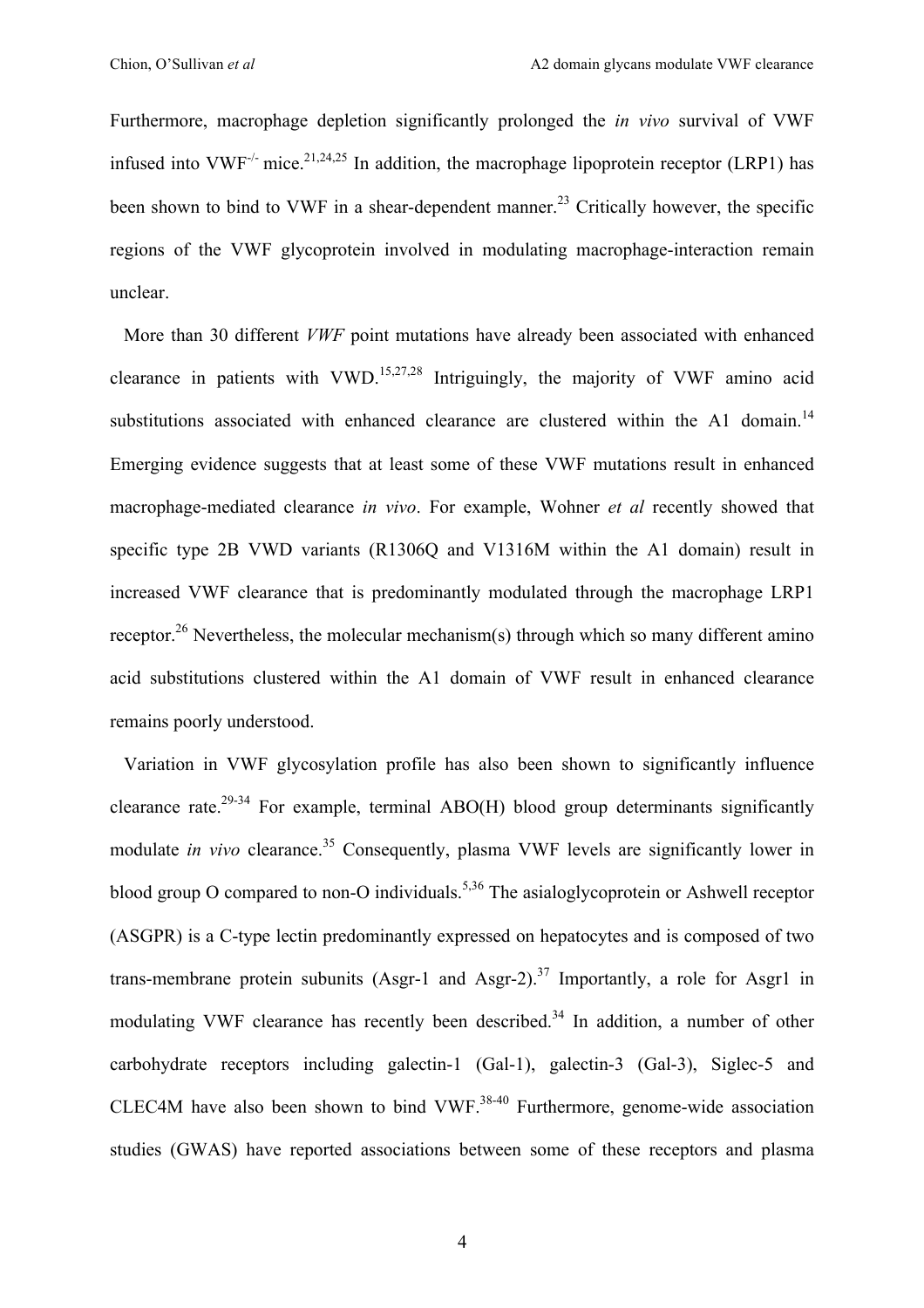levels of the VWF-FVIII complex.<sup>41</sup> Nevertheless, given the complexity and heterogeneity of the N- and O-linked glycans expressed on VWF, the biological mechanisms through which specific VWF carbohydrate structures serve to regulate *in vivo* clearance remain poorly defined. In this study, we have utilized a series of *in vitro* and *in vivo* methodologies to investigate the importance of specific domains and glycans in modulating VWF clearance. Our findings demonstrate that N-linked glycans at N1515 and N1574 within the A2 domain of VWF play a critical role in protecting VWF against macrophage-mediated clearance.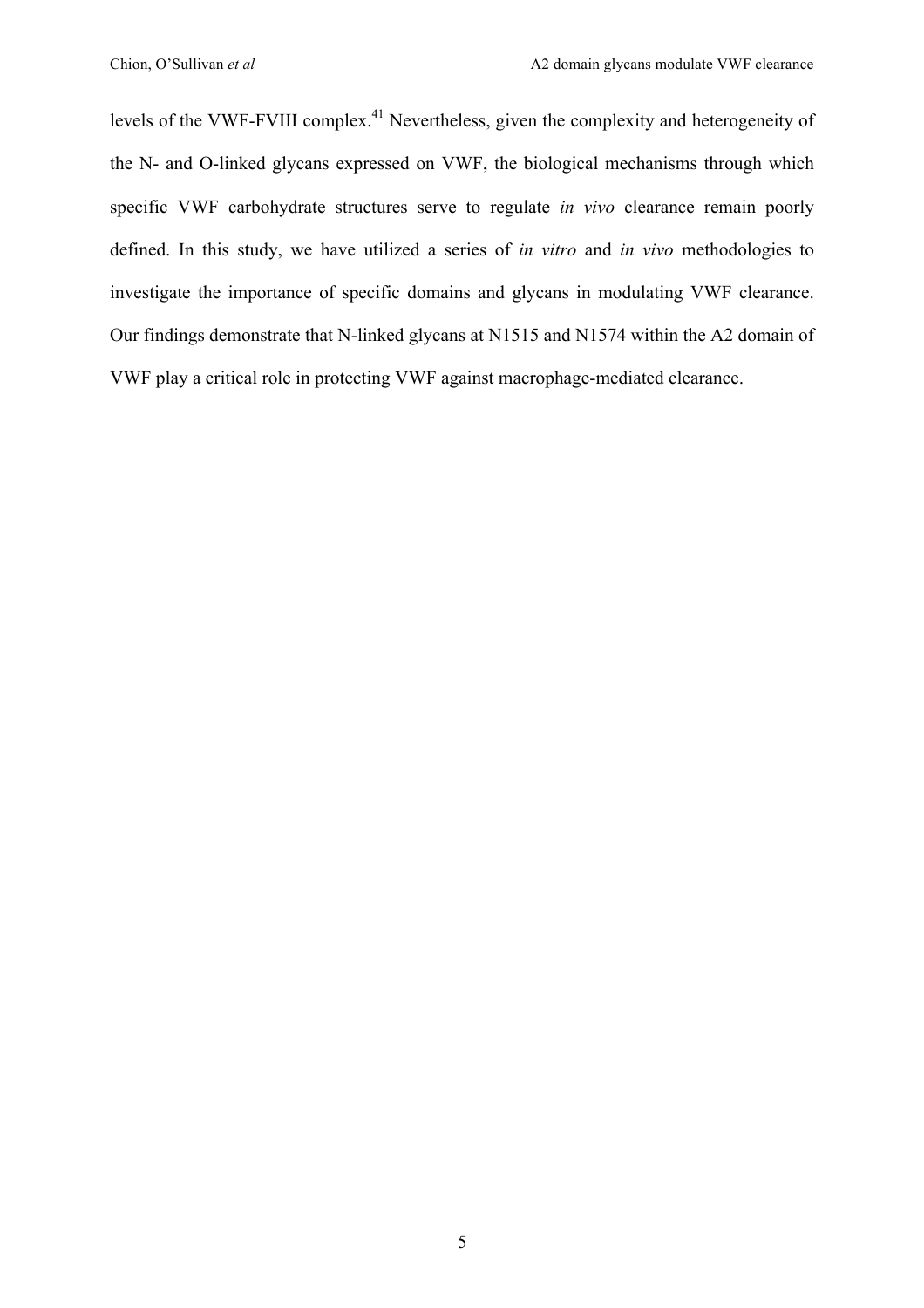### **MATERIALS AND METHODS**

#### *Expression and purification of recombinant von Willebrand factor*

 The expression vector pcDNA-VWF encoding full-length rVWF has previously been described.<sup>42</sup> A DNA fragment containing VWFA1A2A3 (residues 1260 to 1874) was inserted into expression vector pEXPR-IBA 42 (IBA, Germany) via *NheI* and *PmeI* restriction sites. The same strategy was used for expressing VWFA1 (residues 1239-1472), VWFA2 (residues 1473-1668) & VWFA3 (residues 1671-1878). Human full-length recombinant VWF (rVWF), A1A2A3-VWF A1-VWF, A2-VWF and A3-VWF were transiently expressed in HEK293T cells. Conditioned serum free medium was harvested and concentrated as before.<sup>24</sup> A1-VWF, A2-VWF, A3-VWF and A1A2A3-VWF variants were further purified via nickel affinity chromatography.

 Site-directed mutagenesis of VWF was carried out to introduce point mutations at N1515 and N1574 within both full-length and truncated A1A2A3-VWF. In keeping with previous studies defining the biological significance of these glycans,<sup>42-44</sup> each asparagine reside was mutated to glutamine (N1515Q and N1574Q), to eliminate the N-linked glycans at these positions. Mutations were verified by DNA sequencing to ensure the absence of any other randomly introduced mutations. Similarly, mutagenesis of full-length VWF was carried out to introduce point mutations N1493C and C1607S. These mutations result in the creation of a homologous disulfide bond in the A2 domain of VWF between the cysteine at 1493 and the native cysteine at 1669. This cysteine clamp mutation has previously been described to prevent A2 domain unfolding and render VWF insensitive to ADAMTS13 cleavage.<sup>45,46</sup>

### *In vitro modification of VWF glycan structures*

 The N-linked glycan profile of rVWF and A1A2A3-VWF was modified using a specific exoglycosidase Peptide N glycosidase F (PNGase F); (New England Biolabs, UK). VWF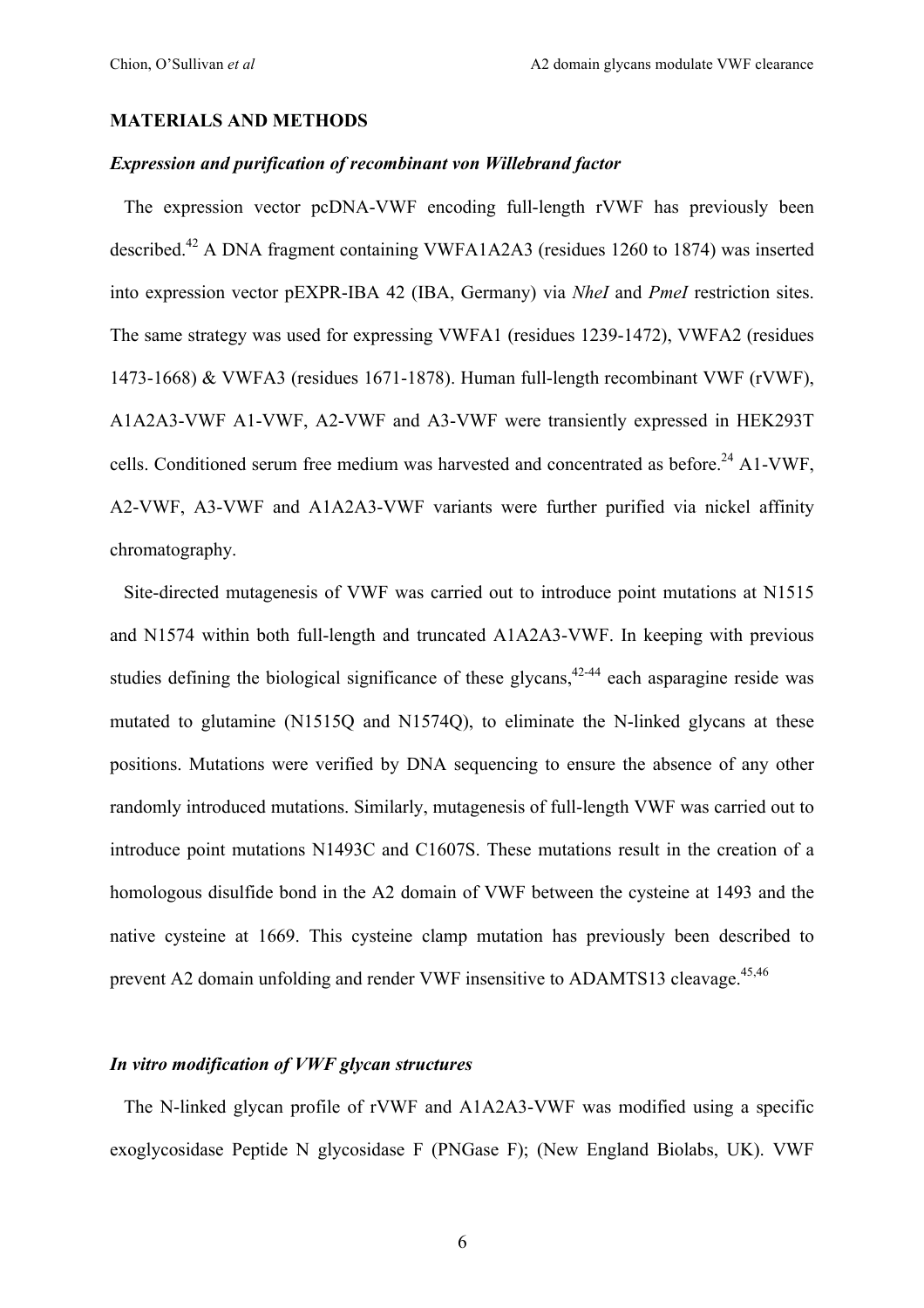glycan digestions were carried out overnight under non-denaturing conditions at 37°C as previously reported.<sup>42</sup> After digestion, residual VWF glycan expression was quantified using specific lectin ELISAs as described.<sup>47,48</sup>

### *Human RAP expression and purification*

 Low density lipoprotein receptor-related protein-associated protein 1 (RAP) acts as a molecular chaperone by inhibiting ligand binding to LRP1, as well as other members of this receptor family. Human RAP cDNA coding Tyr35 to Leu357 (UNIPROTKB-P30533) was inserted into Novagen pET28a(+) bacterial expression vector (Novagen, Nottingham, UK) via *BamHI* and *SalI* restriction sites. Recombinant RAP protein was refolded from *E. coli* inclusion bodies as described previously.<sup>49</sup>

#### *THP-1 binding assay*

 THP-1 cells were seeded on microwell plates (Nunclon™ Fisher Scientific, Ireland) at a density of  $5x10^6$  cells/ml. For differentiation, media was supplemented with  $20ng/mL$  PMA; (Sigma-Aldrich, Ireland). After 72 hours fresh growth medium was added to the cells, which were then rested for an additional 4 days before use.<sup>50</sup> VWF-THP-1 binding was performed at 4°C to prevent endocytosis. Full-length VWF or truncated A1A2A3-VWF variants were diluted in ice-cold serum-free growth medium incubated with the cells for 1 hour on ice. For analysis the nuclei were stained with Hoechst 33342 (Thermo Fisher, Ireland). Full-length bound VWF was detected using anti- human VWF (Dako, Denmark) followed by Alexa Fluor® 488 donkey anti-rabbit IgG (Life Technologies, UK). Truncated A1A2A3-VWF variants were detected by Penta-His Alexa Fluor 488 conjugate (Qiagen, UK). THP-1 surfacebound VWF was quantified using the fluorescence microscopy IN Cell Analyzer 1000 (GE Healthcare, UK). Eight fields of view were imaged per well at a magnification of 20x. Image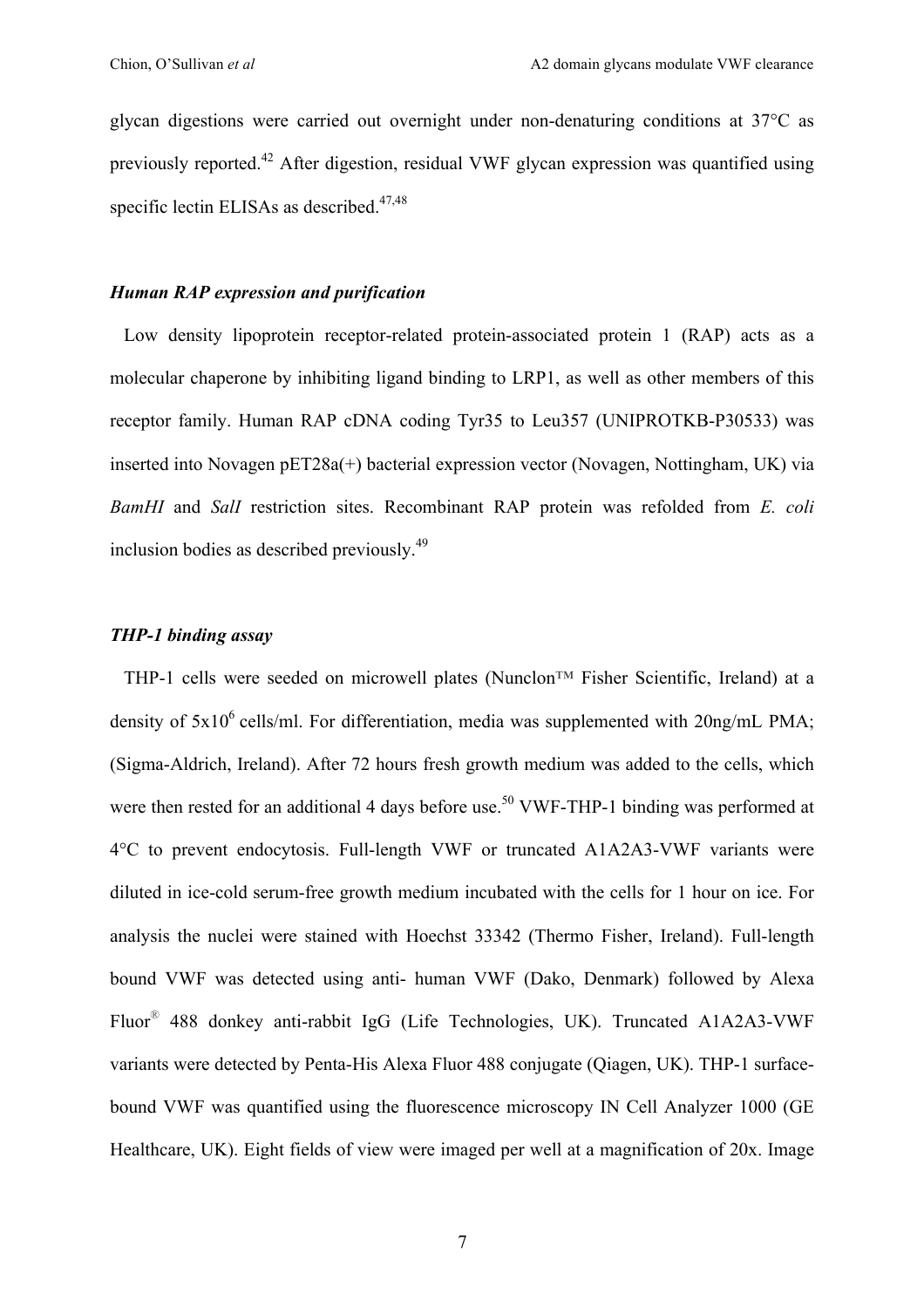analysis was carried out using high throughput IN Cell 1000 Image Analysis Software (GE Healthcare, UK). Data were graphed as percentage fluorescently-labeled VWF /cell relative to maximal VWF binding (mean  $\pm$  SEM).

 VWF uptake by differentiated THP-1 cells was assessed using confocal microscopy. In brief, cells were seeded onto glass chamber sides and differentiated using PMA as above. Subsequently cells were incubated with VWF or glycoforms thereof in the presence of ristocetin (1mg/ml) for 30 minutes at either  $4^{\circ}$ C or  $37^{\circ}$ C to assess binding and internalization respectively. Cells were fixed, and then incubated with diamidino-2-phenylindole (DAPI); polyclonal mouse anti-EEA1 (Early Endosomal Antigin-1) (BD-biosciences, USA); and/or polyclonal rabbit anti-VWF for 45 minutes. After washing, slides were stained with Alexa Flour 594 conjugated anti-mouse IgG (Invitrogen, UK) and Alexa Flour 488 conjugated antirabbit IgG (Invitrogen, UK) for 15 minutes. Images were visualized using LSM700 (Carl Zeiss) Confocal Microscope, 63X plan apochromat lens. Images were analyzed using ImageJ and Adobe Illustrator CC2015.3.

### *VWF clearance studies in VWF-/- mice.*

 VWF-/- mice were obtained from the Jackson Laboratory (Sacramento, USA). All animal experiments were approved by the Animal Research Ethics Committee, Trinity College Dublin and were performed in compliance with the Irish Medicines Board regulations. VWF clearance studies were performed using mice between 6 to 10 weeks of age. In brief, VWF-/ mice were injected intravenously with 300nM (37.5 U/kg) of VWF or glycoforms thereof. At sequential time-points, blood was collected into heparin-coated micro containers. Three to five mice per time point were used. Residual plasma VWF:Ag levels were determined by ELISA. *In vivo* macrophage depletion was performed as previously described,  $24,51$  using intravenous infusion of clodronate liposomes (100µl/10g body weight). Control mice were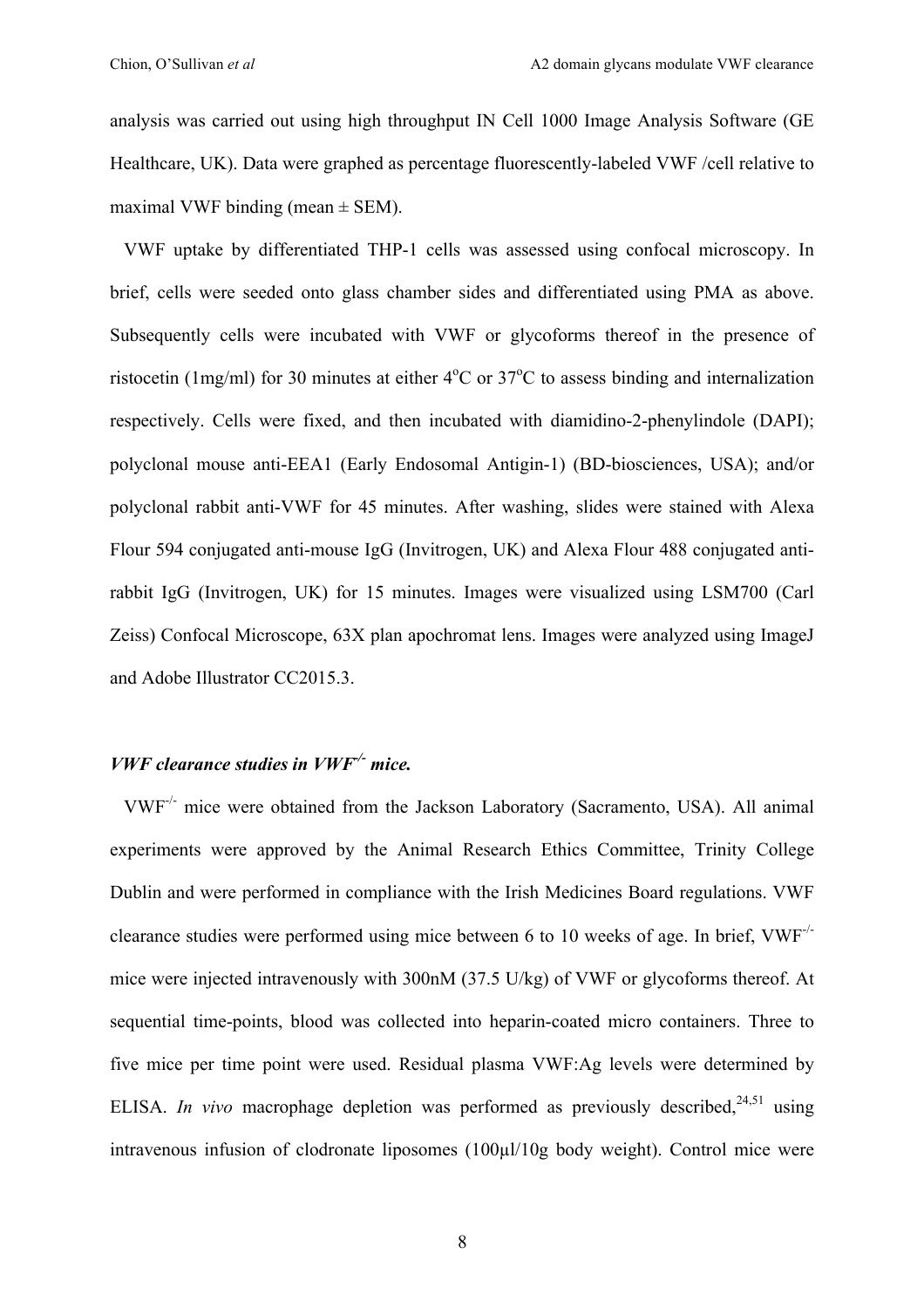injected with PBS liposomes. To examine the role of the LRP1 clearance receptor mice were administered 200µM of LRP1-antagonist Receptor Associated Protein (RAP) 1 minute prior to injection of VWF.

### *Data presentation and statistical analysis*

 All experimental data and statistical analysis were performed using the GraphPad Prism program. Data were expressed as mean values  $\pm$  standard error of the mean (SEM). To assess statistical differences for two data sets, data were analyzed using Student's unpaired 2-tailed *t* test. For multiple comparisons data were analyzed using one-way ANOVA with post-hoc Dunnett's test. For all statistical tests, *P* values <0.05 were considered significant.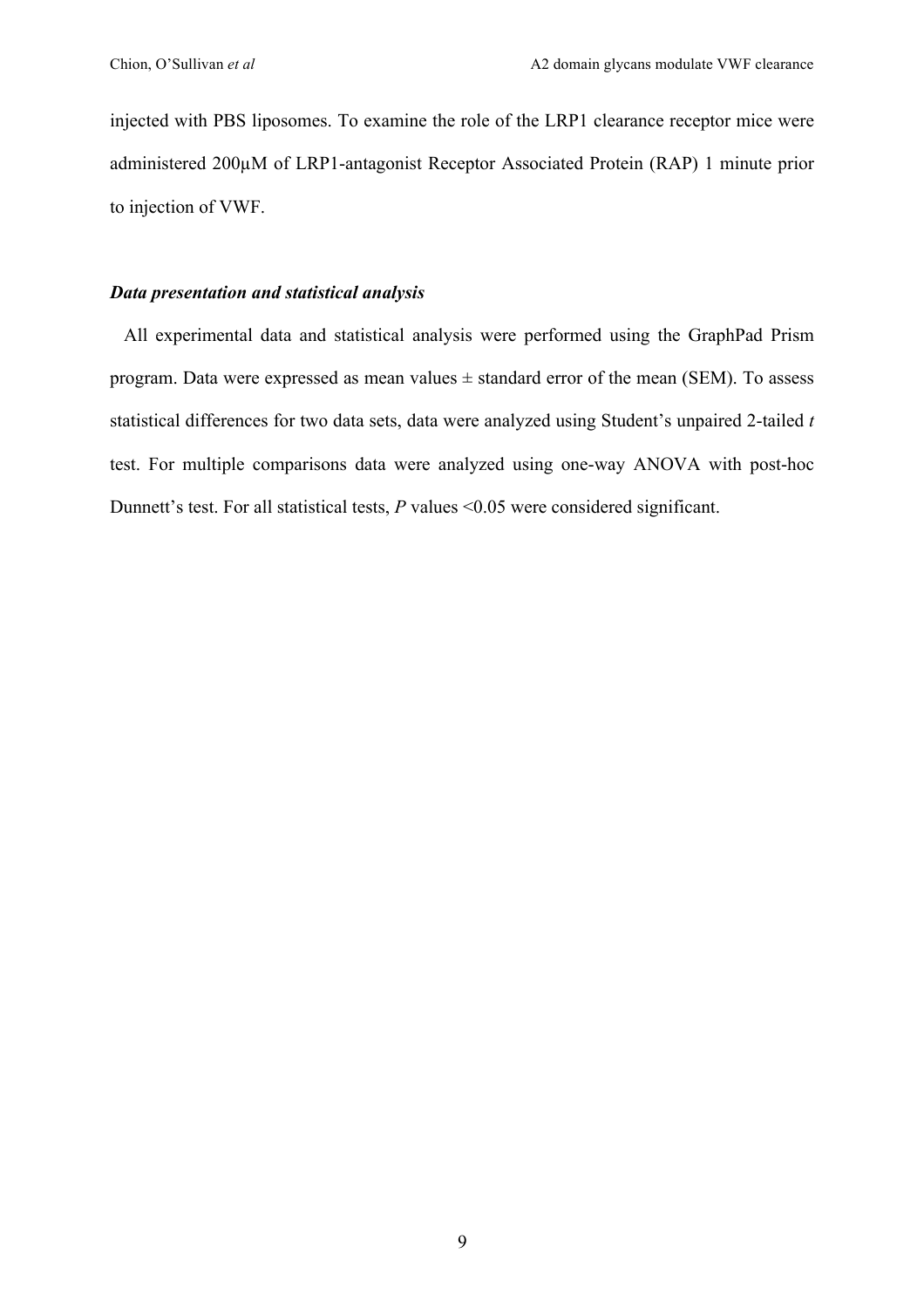### **RESULTS**

#### *The A domains of VWF modulate macrophage-mediated clearance*

 Lenting *et al* previously reported that a truncated A1-A2-A3 VWF fragment expressed in BHK cells demonstrated a similar clearance pattern to that of full-length rVWF, and postulated that a receptor-recognition site may be present within the A1-A3 region.<sup>52</sup> To further study this hypothesis, we first investigated the clearance of rVWF and A1-A2-A3 that was expressed in a different cell line (HEK293T). Following tail vein injection in VWF<sup>-/-</sup> mice, A1-A2-A3 (HEK) clearance was also similar to that of full-length VWF (HEK) (Figure 1A). Recent studies have shown that hepatic macrophages contribute to the clearance of fulllength VWF. 21-26 To determine whether macrophages modulate A1-A2-A3 clearance *in vivo*, clearance studies were repeated following clodronate-induced macrophage depletion. In keeping with previous studies, clearance of full-length rVWF was significantly reduced following macrophage depletion (Figure 1B). Interestingly, *in vivo* clearance of A1-A2-A3 was also significantly attenuated following macrophage depletion (Figure 1B).

 To further investigate a putative role for the A domains in regulating VWF clearance by macrophages, VWF binding to PMA-differentiated THP-1 cells *in vitro* was studied using HiContent Image Analysis. In preliminary studies, we observed that full-length pd-VWF and rVWF both bound to THP-1 macrophages (Supplementary Figure 1). In keeping with a role for the A domains in modulating macrophage interaction, full-length VWF binding was significantly enhanced in the presence of ristocetin (1mg/ml) (Supplementary Figure 1). Moreover, dose-dependent binding of the truncated A1-A2-A3 fragment to THP-1 macrophages *in vitro* was also observed (Figure 1C). Finally, the relative importance of the individual A domains within the A1-A2-A3 construct in determining macrophage binding was investigated. Significant *in vitro* binding of the A1 domain to THP-1 macrophages was observed (Figure 1D). However, in contrast, no significant binding was seen for the isolated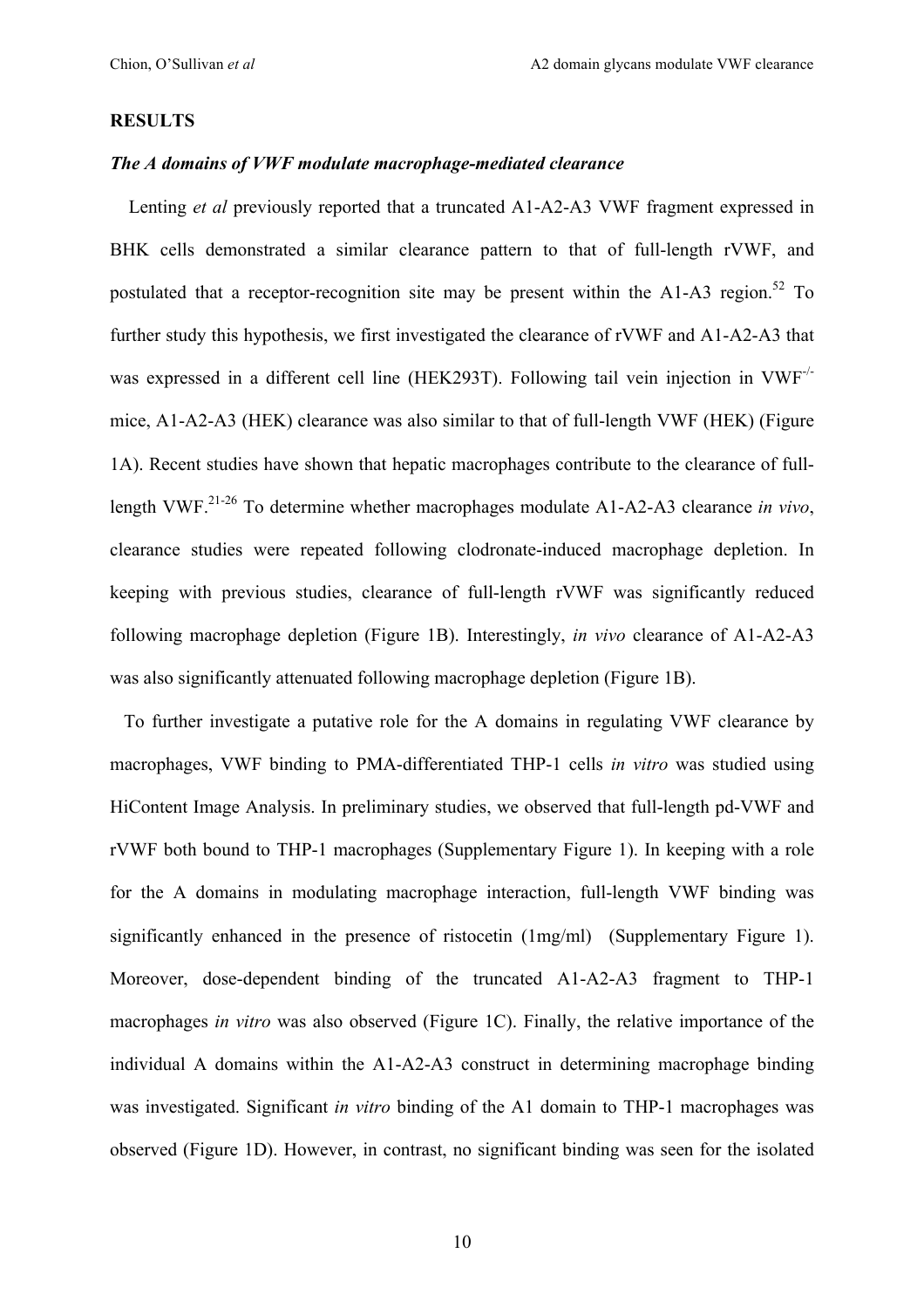A2 or A3 domains. Importantly, the macrophage binding of the isolated A1 domain was also significantly greater than that of the combined A1-A2-A3 fragment. Collectively, these data support the hypothesis that the A domains of VWF contain a receptor-recognition site important in regulating the interaction of VWF with macrophages, and suggest that the VWF A1 domain plays a particular critical role in determining macrophage binding.

 In previous studies, we observed that PNGase F digestion of human plasma derived (pd)- VWF to remove the N-linked glycans resulted in markedly increased clearance. Similarly, clearance of rVWF was also significantly increased approximately 2.5-fold following PNGase digestion (*P*<0.05) (Figure 1E). Given the important role of A1-A2-A3 in regulating VWF clearance by macrophages, it is interesting that only two N-linked glycan sites are located in this region (at N1515 and N1574 within the A2 domain).<sup>7,42</sup> To determine whether these Nlinked glycans within A2 play a role in modulating VWF interaction with macrophages, binding of A1-A2-A3 before and after PNGase F digestion was investigated. Following PNGase treatment, *in vitro* binding of A1-A2-A3 to THP-1 macrophages was markedly increased (Figure 1F), suggesting that these N-linked glycans within A2 play a novel role in regulating macrophage interaction.

### *N-linked glycans at N1515 and N1574 are critical determinants of VWF clearance*

 Recent mass spectrometry analysis has demonstrated that both of the N-linked glycans at N1515 and N1574 within A2 are occupied by large complex carbohydrate structures (Figure 2A).<sup>7</sup> To further investigate the role of these glycans in modulating macrophage interaction, the asparagine residues at N1515 and N1574 were individually mutated to glutamine residues (VWF-N1515Q and VWF-N1574Q) and expressed in HEK293T cells. In accordance with previous studies,<sup>42</sup> VWF-N1515Q and VWF-N1574Q both displayed multimer distribution and collagen binding activities similar to wild type (wt) VWF (data not shown). Following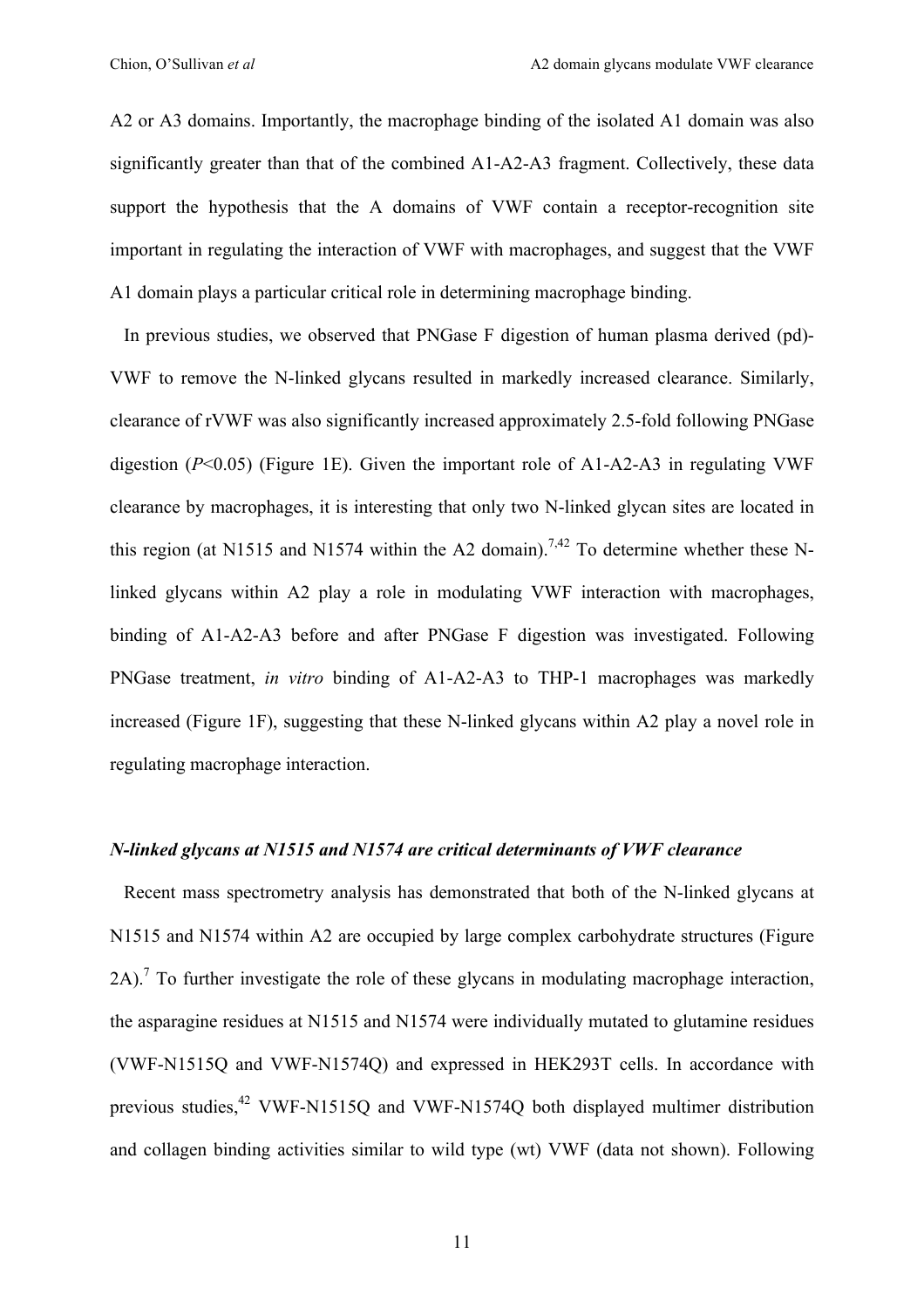tail vein injection, *in vivo* clearance of VWF-N1515Q and VWF-N1574Q were markedly enhanced in VWF<sup>-/-</sup> mice compared to wt-VWF (Figure 2B). Interestingly, clearance of VWF-N1515Q was faster than that of any other previously described VWF point mutations, including VWF-R1205H (data not shown;  $p<0.05$ ).<sup>24</sup> In keeping with previous studies, infusion of VWF-N1515Q and VWF-N1574Q had no significant effect on murine platelet counts (data not shown).<sup>42</sup> In addition, SDS-PAGE of murine plasma samples under reducing conditions demonstrated no significant evidence of *in vivo* proteolysis of either VWF-N1515Q or VWF-N1574Q.

 To investigate the molecular mechanism(s) responsible for the enhanced VWF clearance associated with the loss of A2 domain N-linked glycans, we further characterized the effects of introducing the VWF-N1515Q and VWF-N1574Q substitutions into the A2 domain of the A1-A2-A3 fragment (A1-A2-A3-N1515Q and A1-A2-A3-N1574Q). In keeping with their effect in reducing the survival of full-length rVWF, both mutations also resulted in significantly enhanced clearance of the A1-A2-A3 fragment (Figure 2C). Cumulatively, these novel findings demonstrate that both of the N-linked glycans located at N1515 and N1574 within the A2 domain of VWF play critical roles in regulating clearance *in vivo.* Furthermore*,*  the increased clearance associated with loss of N-linked glycan structures at either N1515 or N1574 is modulated through local effects within the A1-A2-A3 region.

### *N-linked glycans within A2 regulate enhanced clearance*

 Besides the two N-linked glycans located within the A2 domain, another 10 N-linked glycans are present on the VWF monomer (Figure 3A).<sup>7,43</sup> To determine whether these additional N-linked glycans may also be important in regulating VWF clearance, we expressed a rVWF variant from which the A2 domain was deleted (ΔA2-VWF) (Figures 3A and 3B). Interestingly, *in vivo* clearance of ΔA2-VWF was not accelerated following PNGase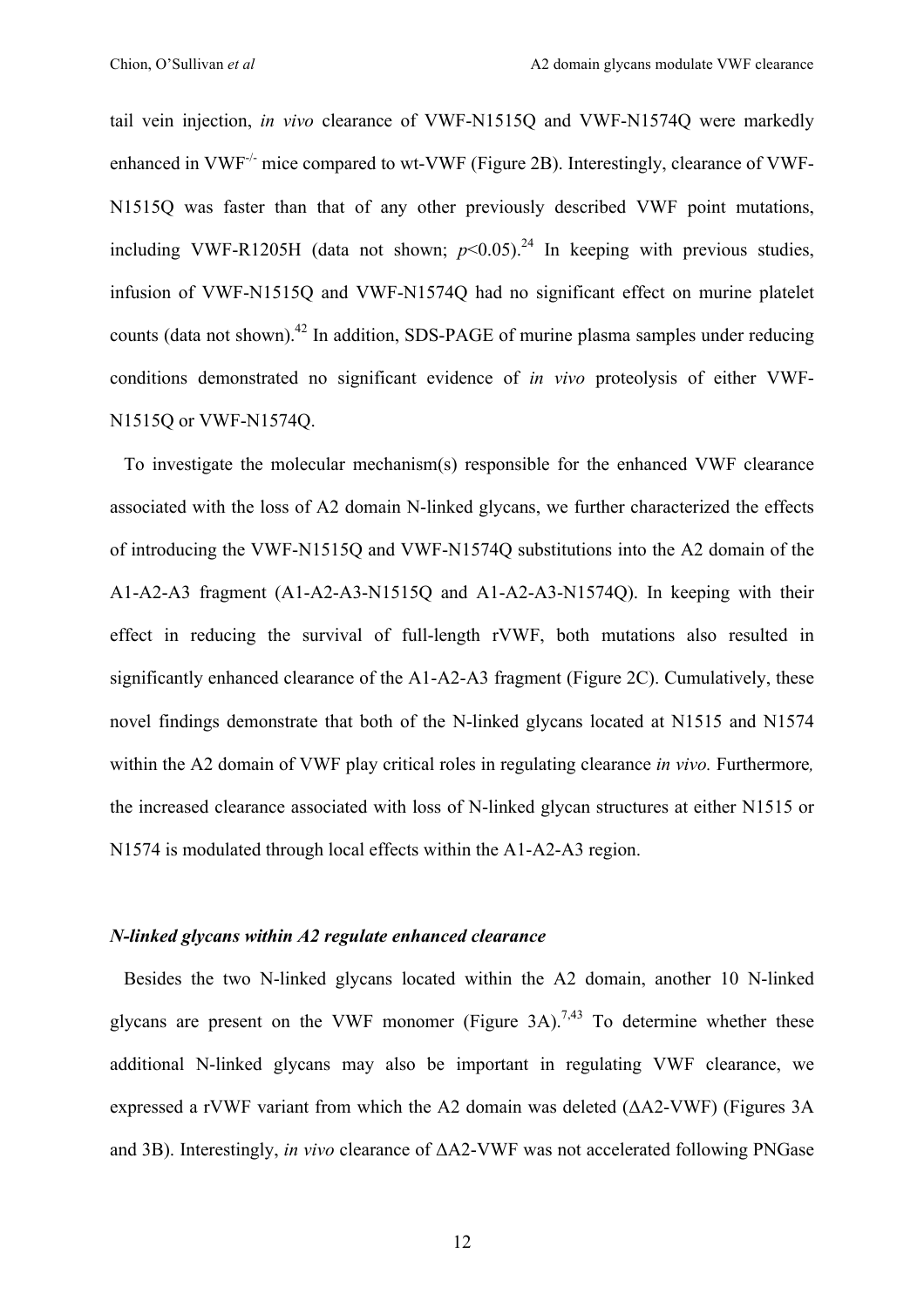F digestion (Figure 3C), suggesting that the N-linked glycans within the A2 domain play a critical role in modulating the enhanced clearance of PNG-VWF.

### *Accelerated clearance of VWF N1515Q and VWF N1574Q is mediated by macrophages*

 To investigate whether VWF A2 domain glycan expression influences macrophagemediated clearance, studies were repeated in VWF<sup>-/-</sup> mice following clodronate administration. We found that the increased clearance phenotypes of both VWF-N1515Q and VWF-N1574Q were significantly attenuated following clodronate-induced macrophage depletion (Figure 4A). Similarly, the enhanced clearance of both A1-A2-A3-N1515Q and A1- A2-A3-N1574Q were also significantly reduced following macrophage depletion (Figure 4B). In keeping with previous reports,  $2^{1,22}$  confocal microscopy studies performed following incubation at 4°C demonstrated that VWF-WT, VWF-N1515Q and VWF-N1574Q all bound to differentiated THP-1 cells *in vitro* (Supplementary Figure 2). When incubation studies were performed at 37°C, confocal studies showed co-localization of VWF-WT, VWF-N1515Q, and VWF-N1574Q with early endosomes. (Supplementary Figure 2), demonstrating that both VWF-N1515Q, and VWF-N1574Q are taken up by macrophages. To further study the molecular mechanism(s) through which the N-linked glycans expressed at N1515 and N1574 influence macrophage-dependent clearance, we utilized HiContent Image Analysis to compare the *in vitro* binding of A1-A2-A3-N1515Q, A1-A2-A3-N1574Q and wild type A1- A2-A3 to THP-1 cells. Wild type A1-A2-A3 demonstrated minimal macrophage binding (Figure 5). However this binding was significantly enhanced in the presence of ristocetin (1mg/ml). Importantly, following PNGase digestion to remove the two N-linked glycans at N1515 and N1574, binding of A1-A2-A3 was dramatically increased, suggesting that the presence of these carbohydrate structures serves to prevent binding of A1-A2-A3 to macrophages. In keeping with this hypothesis, both A1-A2-A3-N1515Q and A1-A2-A3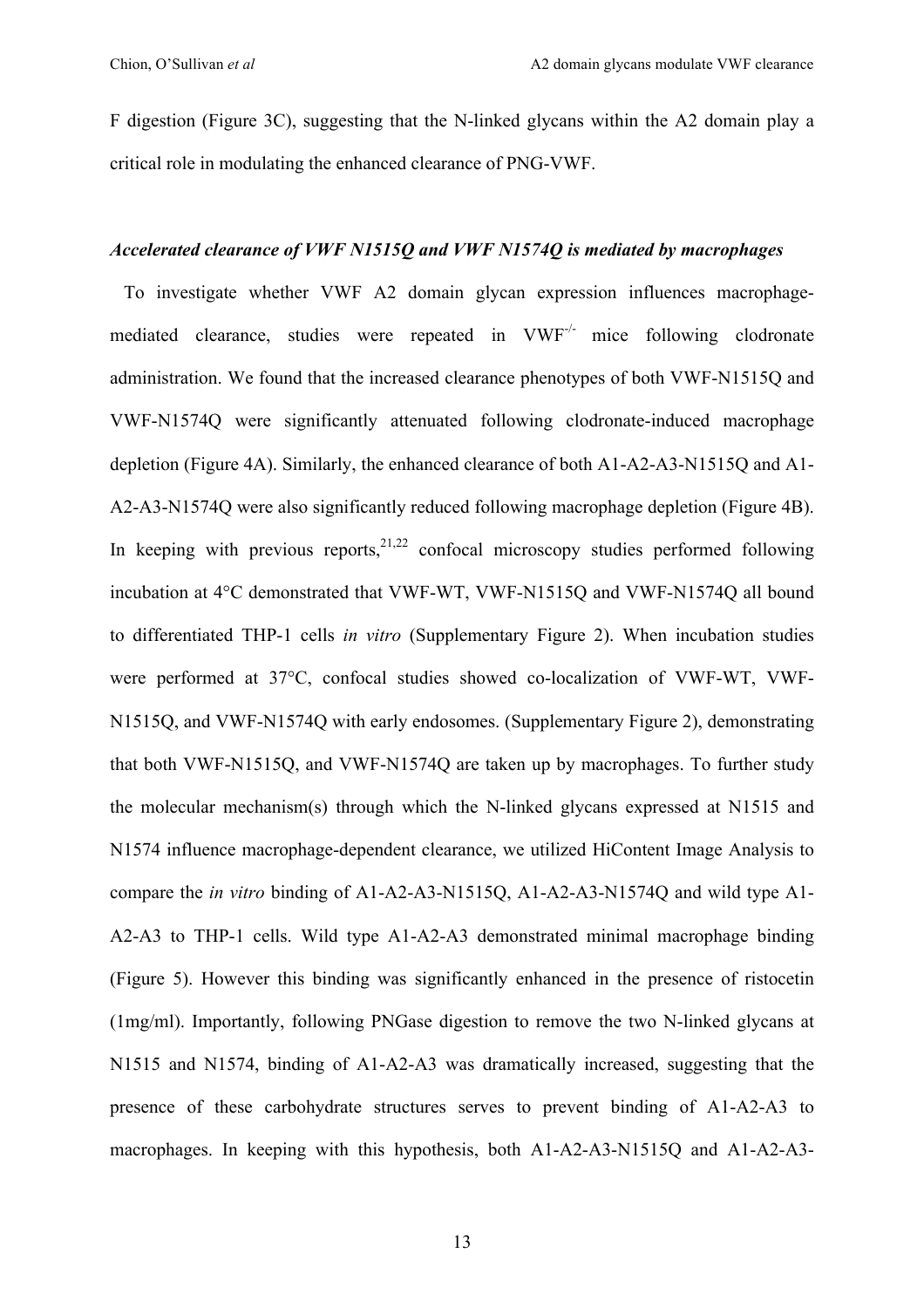N1574Q demonstrated significantly increased binding compared to wild type A1-A2-A3 in either the presence or absence of ristocetin. Finally, PNGase treatment of both A1-A2-A3- N1515Q and A1-A2-A3-N1574Q served to further enhance macrophage binding, confirming that both N-linked glycans contribute to modulating macrophage interaction. Cumulatively, these *in vivo* and *in vitro* data confirm that the N-linked glycans within the A2 domain of play important roles in regulating macrophage-dependent VWF clearance

# *Glycan structures at N1515 and N1574 in the A2 domain influence LRP1-mediated clearance*

Recent studies have demonstrated that macrophage LRP1 plays an important role in regulating VWF clearance.<sup>23,26,53</sup> In addition, LRP1 has been shown to bind to VWF in a shear-dependent manner. Importantly, Rastegarlari *et al* previously demonstrated that the inhibitory effects of RAP on VWF clearance were predominantly modulated through macrophage LRP1, rather than LRP1 expressed in other cells, or other macrophage lipoprotein receptors.<sup>23</sup> To further investigate whether VWF A2 domain glycans influence LRP1-mediated clearance *in vivo*, VWF-N1515Q and VWF-N1574Q clearance studies in VWF-/- mice were repeated in the presence or absence of RAP. In keeping with previous reports, we confirmed that clearance of wt-VWF was significantly reduced in the presence of RAP (Figure 6). Interestingly, the increased clearance of VWF-N1515Q and VWF-N1574Q were also both significantly attenuated in the presence of RAP (Figure 6). These findings are consistent with those observed above following clodronate-induced macrophage depletion (Figures 4A and 4B), and suggest that the VWF N-linked glycans at N1515 and N1574 modulate macrophage-dependent clearance at least in part through an LRP1-mediated mechanism.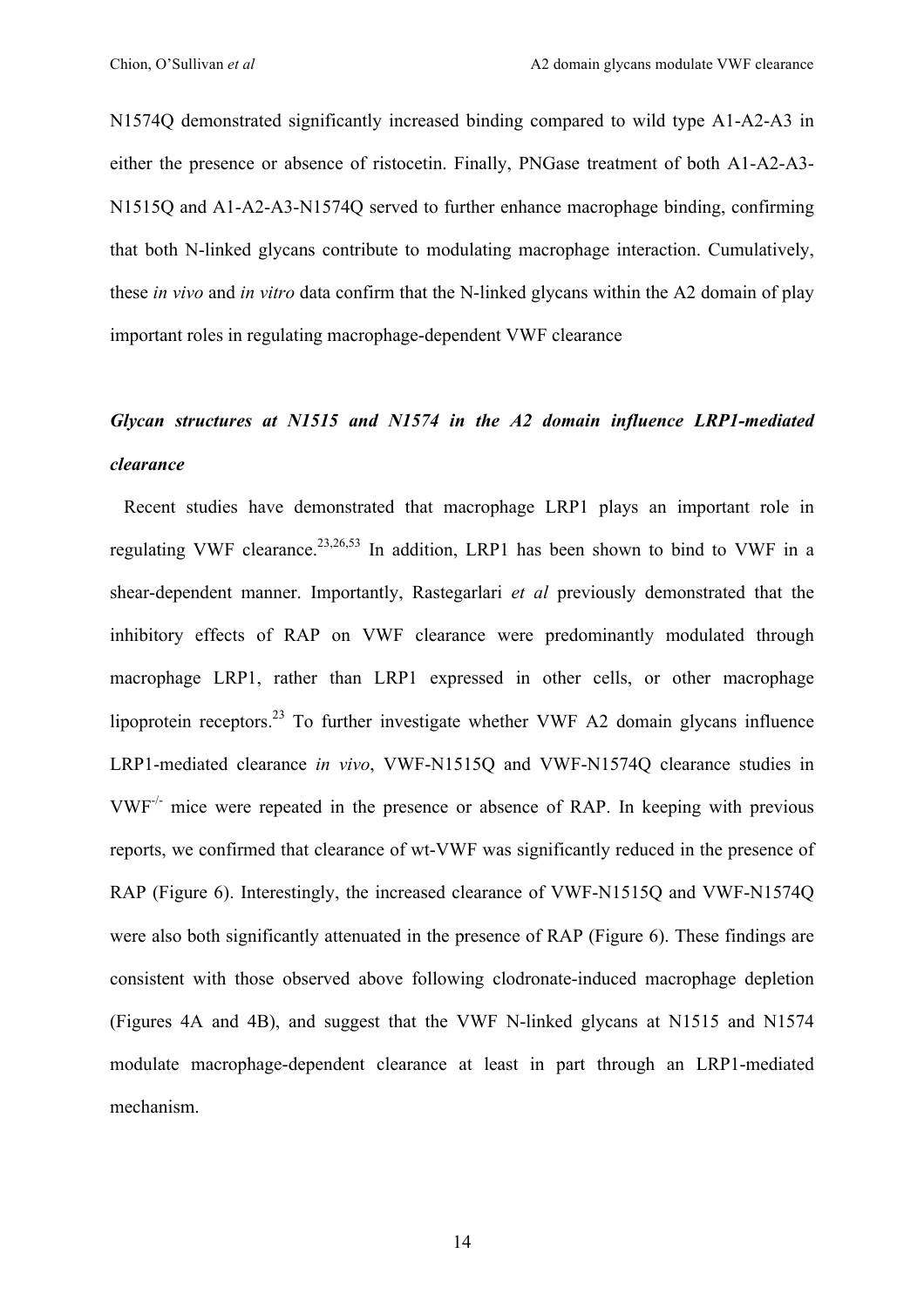# *Removal of the N-linked glycan at N1515 does not enhance clearance in VWF with a structurally constrained A2 domain.*

 Large complex N-linked glycans, such as those expressed in the VWF A2 domain, have been previously shown to have important effects on glycoprotein conformation.<sup>54-57</sup> We hypothesized that loss of A2 domain N-linked glycans causes conformational changes that result in enhanced VWF clearance by macrophages. Interestingly, recent studies have described a structurally constrained VWF variant with an engineered long-range disulfide bond (Cys1493-Cys1669) within the A2 domain (Figure 7A).<sup>45</sup> To address our hypothesis, we therefore proceeded to express the N1515Q mutation in this cysteine-clamp VWF variant (VWF-CC-N1515). Insertion of the cysteine clamp alone in A2 (VWF-CC) had no significant effect upon A1-A2-A3 clearance compared to wild type A1-A2-A3 (Figure 7B). Importantly however, the rapid *in vivo* clearance of A1-A2-A3 associated with loss of the N1515 glycan was ablated in the presence of this structurally constrained A2 domain (Figure 7B). Collectively, these data suggest that loss of the N-linked glycans in A2 trigger enhanced VWF clearance by macrophages through conformational changes.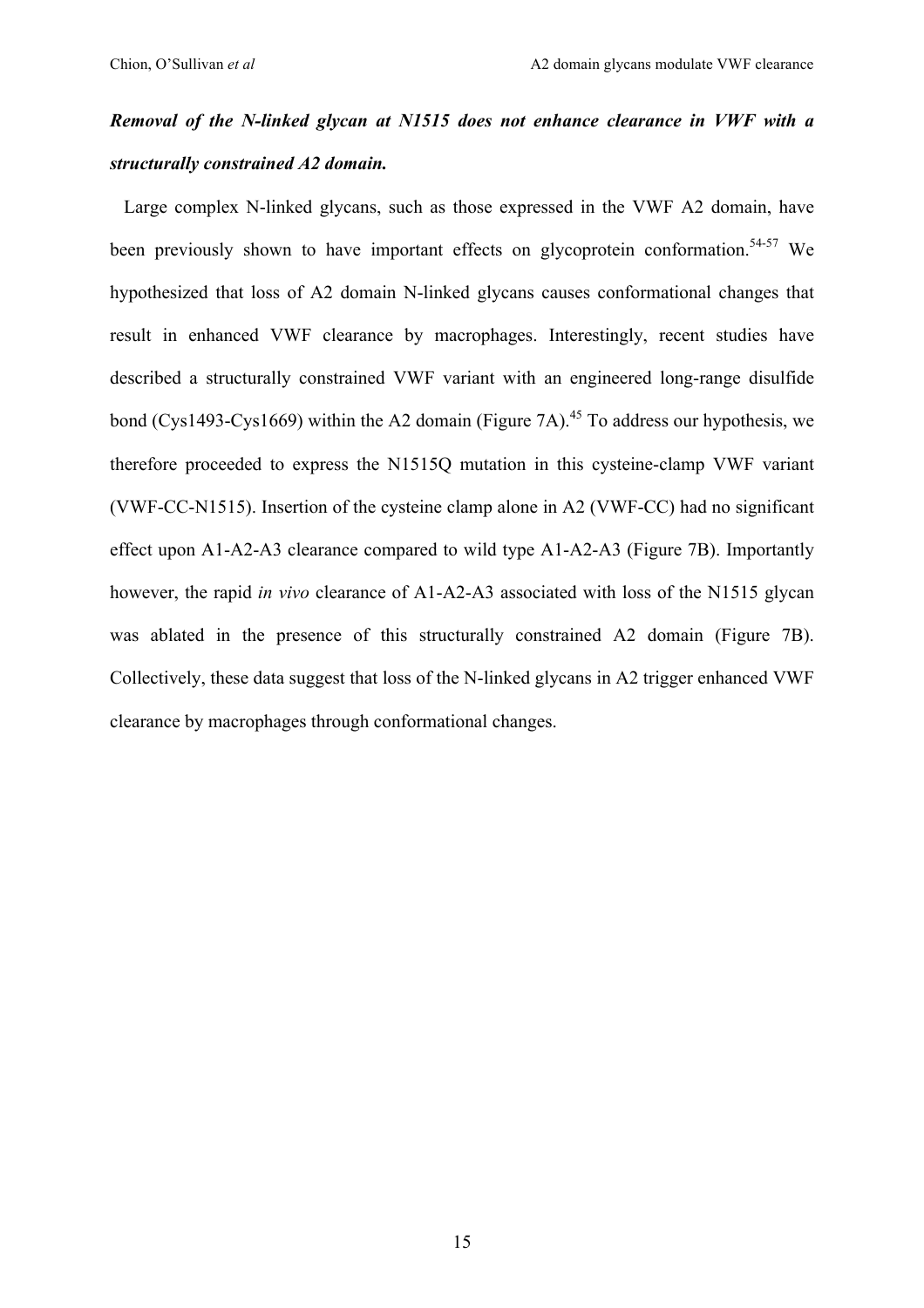### **DISCUSSION**

 Although the biosynthesis, structure and functional properties of VWF have been well characterized, the molecular mechanisms through which VWF is cleared remain poorly understood. $2,14$  However, accumulating data have demonstrated that macrophages play important roles in regulating VWF clearance *in vivo,* 21-26 and a number of putative macrophage receptors for VWF have been identified.<sup>23,26,38</sup> Critically however, the specific regions of the VWF glycoprotein involved in modulating interaction with these different macrophage receptors have not been determined. In this study, using a series of *in vivo* and *in vitro* methodologies, we demonstrate that the A1-A2-A3 domains of VWF contain a receptorrecognition site important in mediating VWF binding to macrophages *in vitro*, and in regulating VWF clearance by macrophages *in vivo*. Furthermore, studies using isolated recombinant A domains demonstrated that the A1 domain plays a critical role in regulating macrophage binding. This observation is in keeping with previous studies demonstrating that full-length VWF binding to macrophages is significantly enhanced in the presence of ristocetin, botrecetin or shear stress.<sup>22,23,26</sup> Importantly however, our novel data further demonstrate that the ability of the isolated A1 domain to interact with macrophages is markedly attenuated when the A1 domain is linked to the other A domains (A1-A2-A3 truncation), suggesting that the receptor binding site may not be accessible in normal globular VWF.

 Previous reports have demonstrated that desialylation of human VWF results in a marked reduction in plasma half-life.<sup>29,32-34</sup> In addition, although the molecular mechanisms involved were not elucidated, enhanced VWF clearance has also been associated with loss of specific O-linked glycans.30,58 In this paper, we demonstrate that complete loss of N-linked glycan expression following PNGase F digestion also results in markedly enhanced macrophagemediated VWF clearance. Interestingly, recent studies have reported that N-linked glycan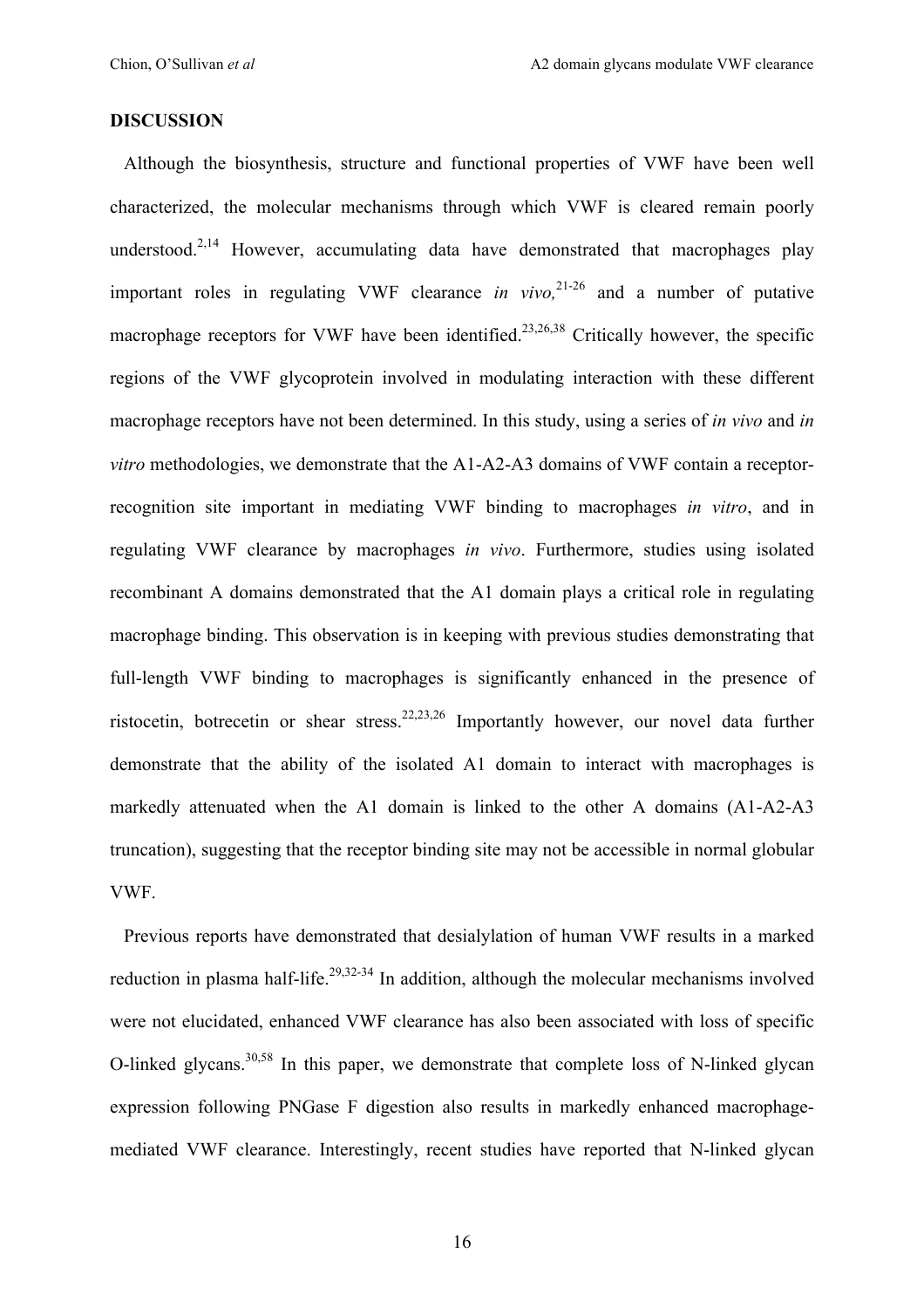expression on Factor X also plays a key role in regulating interaction with macrophages.<sup>59</sup> Although the molecular mechanism(s) through which N-linked glycan determinants regulate coagulation glycoprotein clearance remains unknown, the effect may be due to general properties of the complex sugar chains, or instead may be attributable to particular carbohydrate structures located at specific N-linked sites.<sup>42,43</sup> Given the role for the A1-A2-A3 domains in modulating the interaction of VWF with macrophages, we further investigated whether the two N-linked glycosylation sites located at N1515 and N1574 respectively might play a particular role in regulating VWF clearance. Importantly, we observed that loss of Nlinked glycans following site-directed mutagenesis at either N1515 or N1574 resulted in markedly enhanced clearance of full-length rVWF. Furthermore, introduction of the N1515Q or N1574Q substitutions into the A1-A2-A3 fragment also resulted in significantly enhanced clearance. In addition, the enhanced clearance phenotypes observed with N1515Q and N1574Q in full-length VWF, and also in the truncated A1-A2-A3 fragment, were all significantly attenuated following clodronate-induced macrophage depletion. All together, these novel findings therefore demonstrate that the N-linked glycan structures within the A2 domain play an important role in protecting VWF against macrophage-mediated clearance *in vivo.* Moreover, the reduced survival of VWF observed following loss of the N-linked glycan structures in A2 is predominantly due to local effects within the A1-A2-A3 region triggering enhanced macrophage clearance.

 Accumulating data suggest that the LRP1 receptor may play a key role in regulating macrophage binding and clearance of VWF.<sup>23,26</sup> Furthermore, Wohner *et al* recently reported that the A1 domain of VWF (but not the isolated A2 or A3 domains) could bind to purified LRP1 *in vitro*.<sup>26</sup> Consequently, we investigated whether the LRP1 receptor may be involved in modulating the enhanced clearance of VWF-N1515Q and VWF-N1574Q. Interestingly, the reduced survival of both VWF-N1515Q and VWF-N1574Q was significantly attenuated in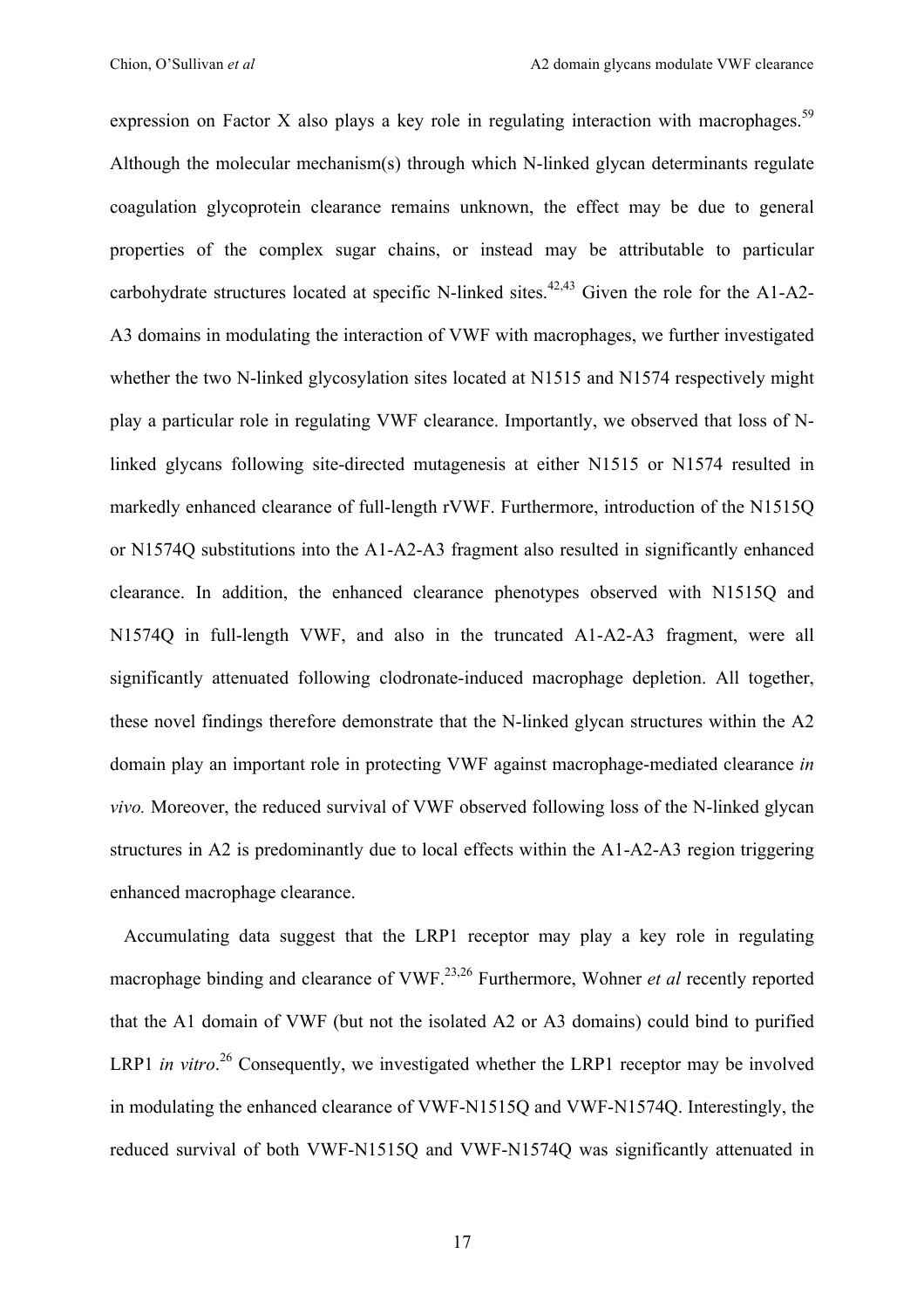the presence of RAP. These findings suggest that the N-linked glycan expressed at N1515 and N1574 play a critical role in protecting VWF against LRP1-mediated macrophage clearance. Although the molecular mechanism(s) through which these N-linked glycans regulate LRP1 mediated clearance remain unclear, previous studies have demonstrated that expression of carbohydrate determinants can directly influence glycoprotein interactions through either charge-mediated mechanisms, or by modifying glycoprotein conformation.<sup>54-57</sup> Consequently, we hypothesize that the protective effect of the large complex N-linked glycan structures in the A2 domain may be due to steric hindrance, with covering of cryptic LRP1 binding sites. Alternatively, and perhaps more likely, variation in A2 domain carbohydrate structures may cause conformational changes that result in enhanced LRP1-modulated clearance. This hypothesis is supported by the observation that removal of the N-linked glycans at N1515 no longer enhances VWF clearance in the presence of a structurally constrained A2 domain. Although our findings demonstrate a critical role for LRP1 in modulating macrophagemediated clearance of VWF glycoforms, it is important to consider that a number of other macrophage receptors can also bind VWF. $^{38,39,60}$  Included amongst these macrophage receptors are the lectins ASGPR, Gal-1 and Gal-3. We observed that VWF binding to both galectins was significantly reduced following loss of N-linked glycans (data not shown). Moreover, ASGPR inhibition with asiolo-orosomucoid (ASOR) did not attenuate the enhanced *in vivo* clearance of VWF-N1515Q. Nevertheless, previous studies have shown that LRP1 can form heterologous functional complexes with a number of other macrophage receptors, including β2-integrins.<sup>60</sup> Additional studies will be necessary to determine whether the N1515 and/or N1574 glycans influence VWF interactions with any of these other macrophage receptors in addition to LRP1.

 Previous studies have demonstrated that VWF clearance occurs independently of ADAMTS13 proteolysis, and is not influenced by VWF multimer size.<sup>52,61</sup> Nonetheless, it is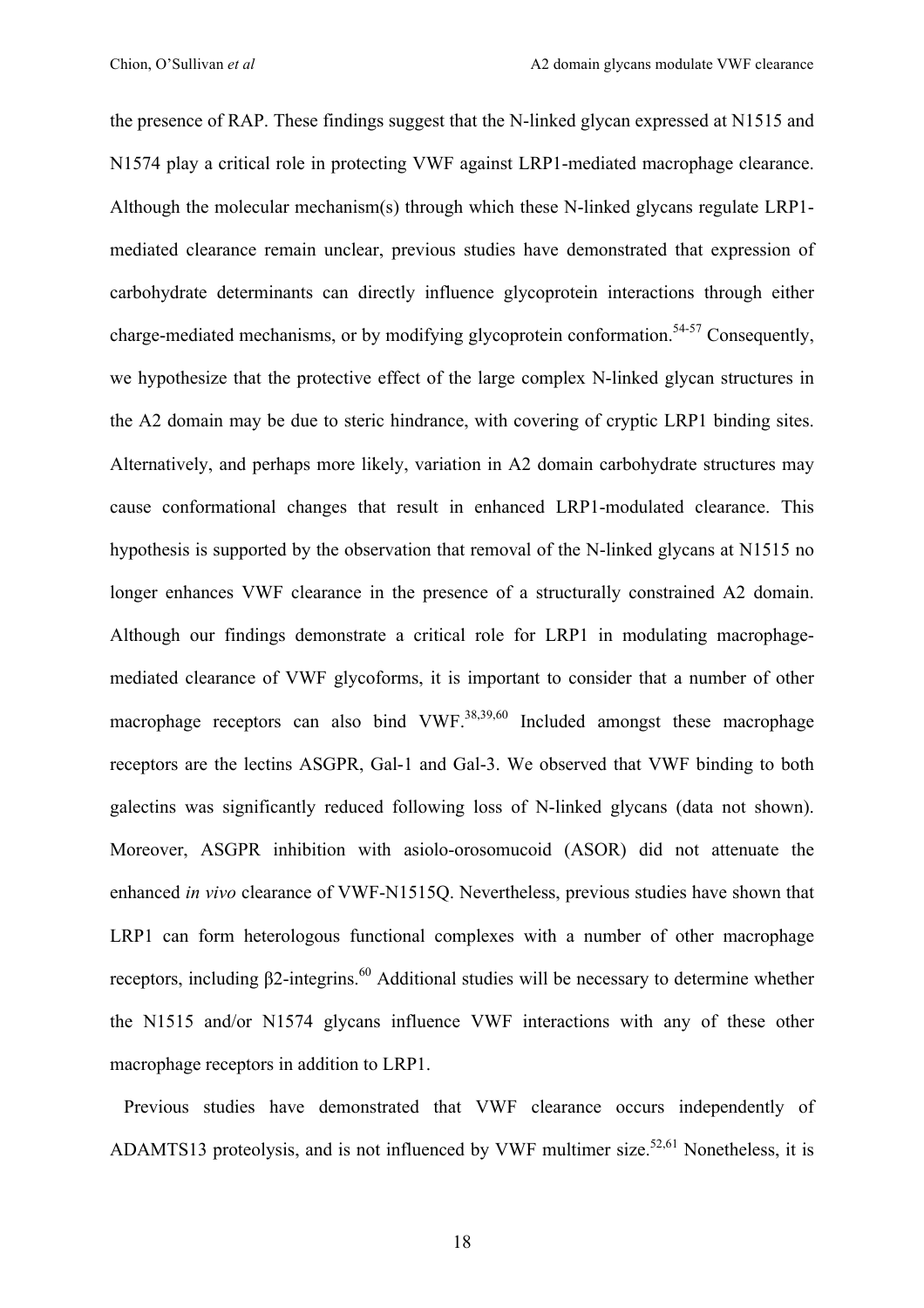interesting that in addition to influencing VWF clearance by macrophages, the N-linked glycans expressed within the A2 domain of VWF have also been shown to modulate susceptibility to proteolysis by ADAMTS13.42,62 In particular, McKinnon *et al* showed that loss of the N-linked glycan at N1574 resulted in significantly enhanced VWF proteolysis by ADAMTS13.42 Furthermore, differential scanning flourimetry has confirmed that glycosylation at N1574 plays an important role in stabilization of the A2 domain against unfolding.<sup>44</sup> However, in contrast to its marked effect upon clearance, loss of the VWF N1515 glycan did not significantly influence susceptibility to ADAMTS13 cleavage, and did not have any significant effect on the thermostability of the A2 domain.<sup>42,44</sup> Further studies will be necessary to define the biological mechanism(s) through which the carbohydrate structures at N1515 and N1574 regulate macrophage-mediated clearance. However it is interesting that ABO(H) blood group determinants, which influence both VWF proteolysis by ADAMTS13 and VWF clearance, are expressed on both of these complex N-linked glycans within the A2 domain of plasma-derived VWF.<sup>7,42</sup>

 In the normal circulation, VWF adopts a globular conformation, such that the glycoprotein Ibα (GPIbα) binding site in the VWF A1 domain remains largely hidden.<sup>63</sup> However, exposure to mechanical shear stress results in unwinding of globular VWF. As part of this unfolding process, previous studies have described both uncoupling of the A1A2A3 tridomain cluster, as well as conformational changes within the individual A domains.<sup>64,65</sup> Consequently the platelet-binding site in A1 becomes exposed, and the ADAMTS13 cleavage site (Tyr1605-Met1606) that is buried within the A2 domain becomes accessible.<sup>64,66</sup> Our data, together with those recently published from other groups,  $22,23,26$  suggest that conformational changes in the VWF A domains lead to exposure of cryptic receptor binding sites within A1- A2-A3 that trigger macrophage clearance. Given the thrombotic potential of VWF in its active conformation, targeting of unfolded VWF for rapid macrophage-mediated clearance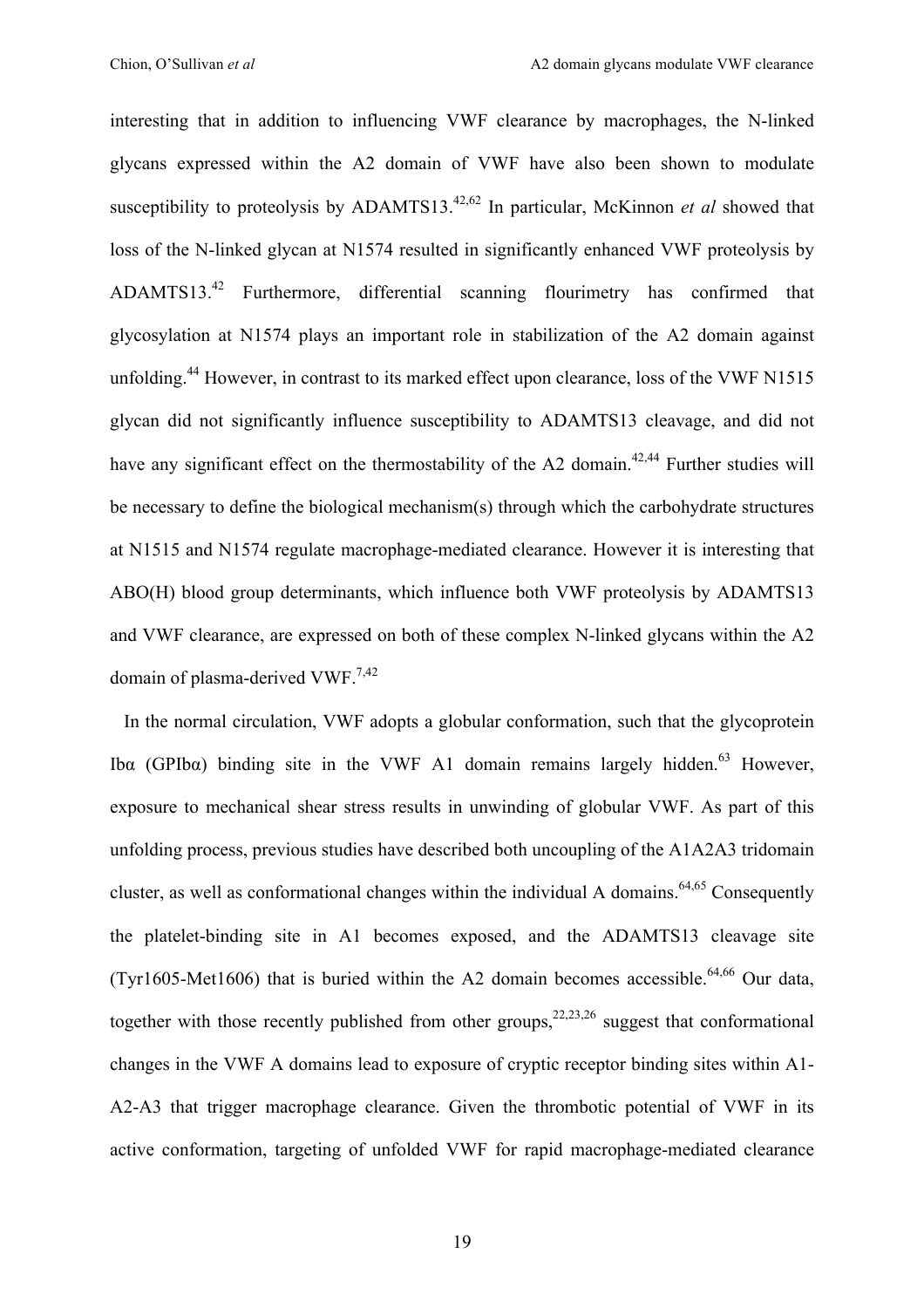has biological plausibility. Our findings are also consistent with the hypothesis that specific mutations within the A1 domain result in enhanced clearance due to increased binding to both platelet Gp1b $\alpha$  and macrophage LRP1.<sup>67</sup> Further studies will be required to define the roles played by LRP1 and other macrophage receptors in modulating the enhanced clearance phenotypes associated with type 1C mutations located in other VWF domains. Interestingly however, preliminary data suggest that several other independent regions of VWF (including D'D3 and D4) are also able to bind to LRP1.<sup>14</sup>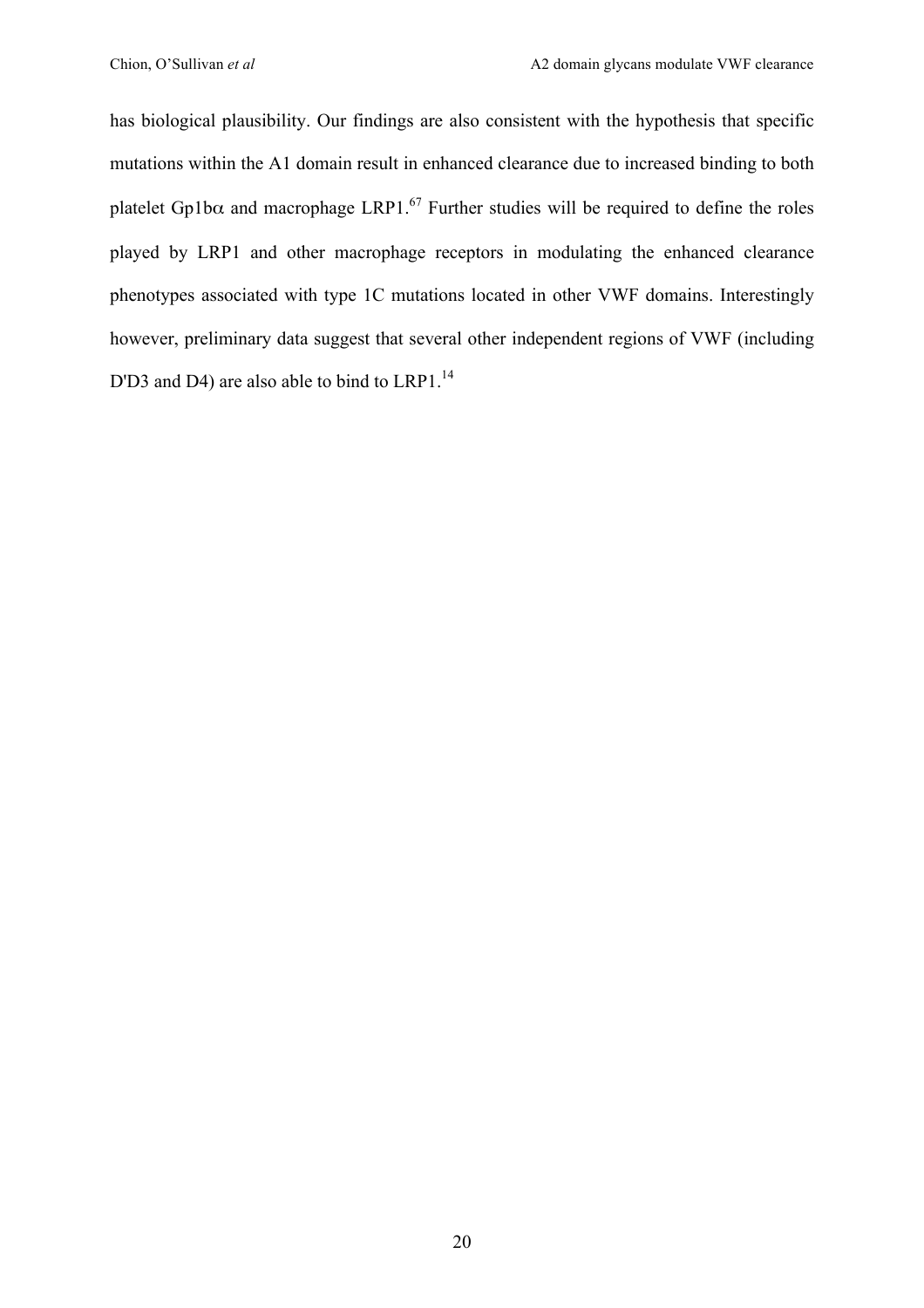### **AUTHORSHIP**

Contribution: A. C., J. M. O'S., S. A., G. B., S. W., C. D., T. M. B., and T.A. McK. performed experiments; A. C., J. M. O'S., P. F., T. M. B., R. J. S. P., M. L., T. A. McK, and J. S. O'D. designed the research and analyzed the data. All authors were involved in writing and reviewing the paper.

#### **Conflict-of-interest disclosure:**

ML has received speaker fees from Bayer, Octapharma and Pfizer, advisory board fees from CSL-Behring, Pfizer, Bayer and Grifols and research support from Bayer and CSL Behring. J.S.O'D has served on the speaker's bureau for Baxter, Bayer, Novo Nordisk, Boehringer Ingelheim, Leo Pharma and Octapharma. He has also served on the advisory boards of Baxter, Bayer, Octapharma CSL Behring, Daiichi Sankyo, Boehringer Ingelheim and Pfizer. J.S.O.D has also received research grant funding awards from Baxter, Bayer, Pfizer and Novo Nordisk.

#### **ACKNOWLEDGEMENTS**

The authors thank Dr Nico van Rooijen of the Foundation Clodronate Liposomes (Haarlem, The Netherlands) for generously providing the liposome-clodronate, and Dr Orla Rawley for technical assistance in expression studies. ML and TMK acknowledge support from the Imperial College BRC. This work was supported by a Science Foundation Ireland Principal Investigator Award (11/PI/1066; J.S.O'D.).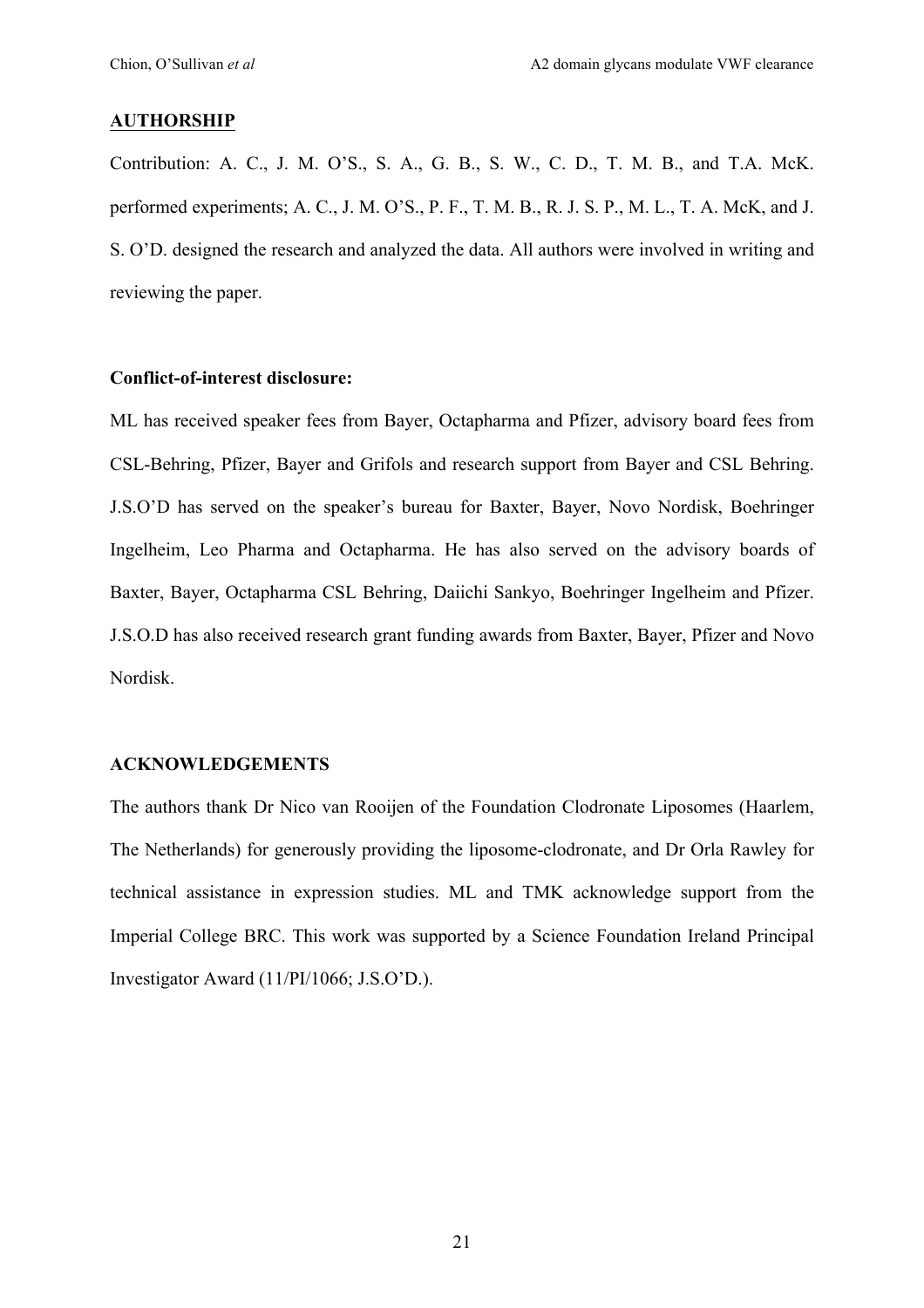### **FIGURE LEGENDS**

### **Figure 1. The A domains of VWF modulate macrophage-mediated clearance**

*(A)* The *in vivo* clearance of a monomeric A1-A2-A3 VWF fragment in VWF<sup>-/-</sup> mice was compared to that of full-length rVWF. At each time point, residual circulating VWF concentration was determined by VWF:Ag ELISA. All results are plotted as percentage residual VWF levels relative to the amount injected. Data are represented as mean ± SEM. In some cases, the SEM cannot be seen due to its small size. Mean residence times for fulllength and A1-A2-A3 were  $11.3 \pm 0.6$  and  $10.0 \pm 0.61$  mins respectively. *(B)* To study the role of macrophages in modulating clearance of A1-A2-A3 and full-length rVWF, *in vivo* clearance studies were repeated in VWF-/- mice 24 hours following clodronate-induced macrophage depletion. Blood was collected at 3 and 10 minute timepoints and residual VWF quantified by ELISA. *(C)* The *in vitro* binding of A1-A2-A3 to macrophages was assessed using THP-1 macrophage cells as detailed in "Materials and Methods" section. *(D)* Individual A domain proteins A1, A2 and A3 were examined for binding to THP-1 macrophages. Significant binding was observed for the A1 domain compared with A2 and A3 domains (\* P<0.05, \*\* P<0.01, \*\*\*P<0.001 respectively; negative control is no VWF) *(E)* To investigate the role of VWF carbohydrate determinants in modulating VWF clearance, rVWF was treated with PNGase F (PNG-rVWF). N-linked glycan removal was confirmed using specific lectin ELISA. *In vivo* survival was then measured in VWF-/- mice as before. Results are plotted as percentage residual VWF:Ag levels relative to the amount injected. Data are represented as mean  $\pm$  SEM. *(F)* To assess a potential role for VWF N-linked glycans in the A domains in regulating macrophage binding, A1-A2-A3 was treated with PNGase to remove the N-linked glycans in the A2 domain at N1515 and N1574 (PNG-A1A2A3). The ability of PNG-A1A2A3 to bind to THP-1 macrophages in the presence of ristocetin was then compared to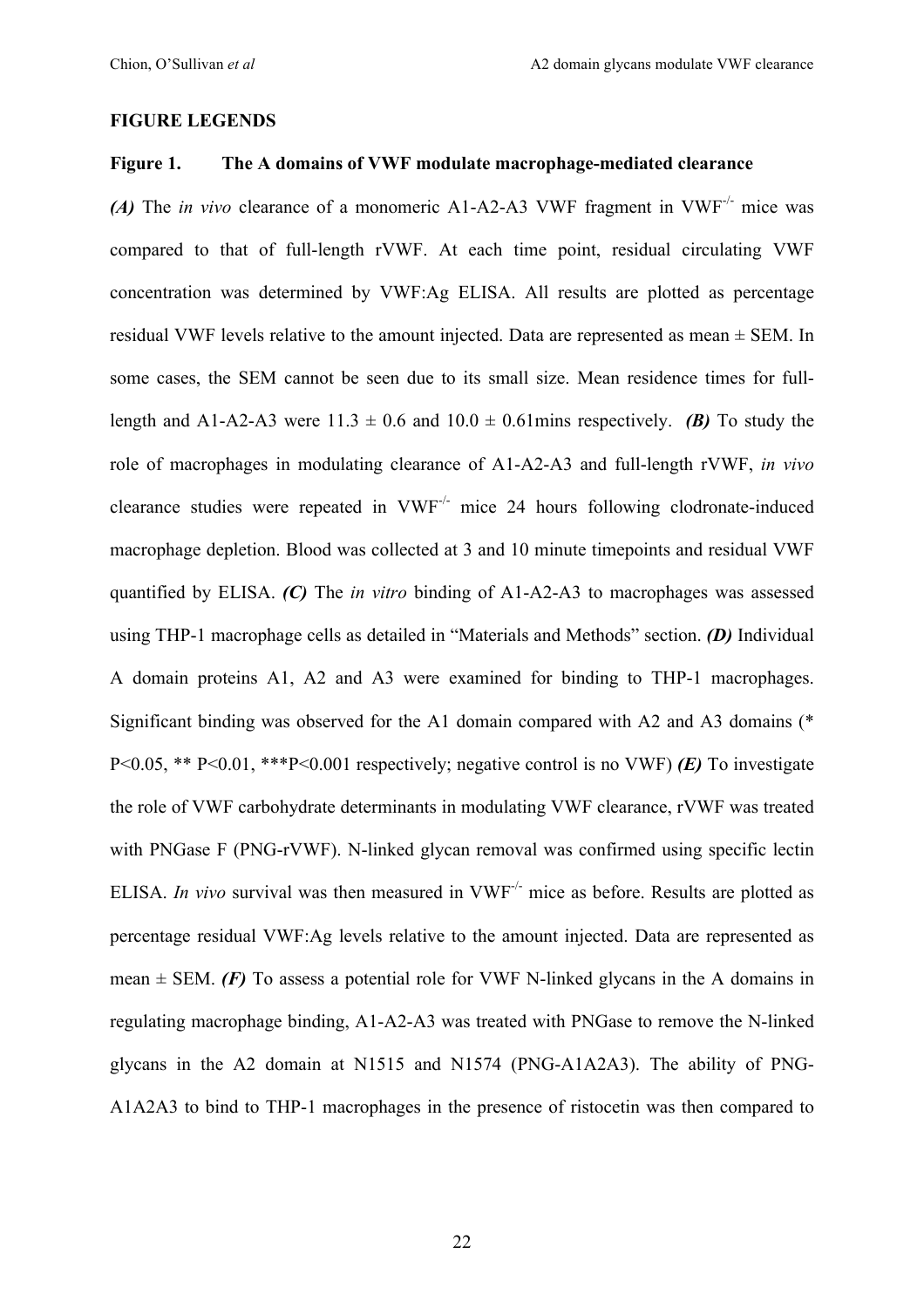wild type A1-A2-A3 using HiContent Image Analysis as before. Data are graphed as percentage binding relative to maximal (mean  $\pm$  SEM) (\*\*\*\*P<0.001).

## **Figure 2. N-linked glycans at N1515 and N1574 are critical determinants of VWF clearance** *in vivo*

*(A)* A model of the VWF A2 domain was prepared as previously described (2009 Zhang *et al).* Mass spectrometry analysis of human pd-VWF has provided extensive information regarding the N-glycome of VWF. Utilizing this information, a model of the VWF A2 domain with its associated glycans was constructed using Glycam Glycoprotein Builder software. N1515 and N1574 glycans structures were mapped onto the A2 domain crystal structure using this glycan modelling. This *in silico* analysis revealed that the complex glycans at N1515 and N1574 were both of significant size, spanning approximately 33Å and 36Å in length respectively. *(B)* To investigate a potential role for specific glycan sites in influencing VWF clearance, N1515 and N1574 in the A2 domain were targeted for removal by site-directed mutagenesis (VWF-N1515Q and VWF-N1574Q, respectively). *In vivo* clearance studies of these VWF glycan variants were performed as before and compared with wild type recombinant VWF (rVWF). *(C)* Given that the glycans N1515 and N1574 reside within the A2 domain of VWF, we further sought to examine if these glycans could also influence the *in vivo* survival of an A1A2A3 VWF truncated fragment. To this end site-directed mutagenesis was performed to eliminate the glycan at N1515 (A1A2A3-N1515Q) and N1574 (A1A2A3- N1574O). Clearance examined in VWF<sup>-/-</sup> mice as before. All results are plotted as percentage residual VWF:Ag levels relative to the amount injected. Data are represented as mean ± SEM.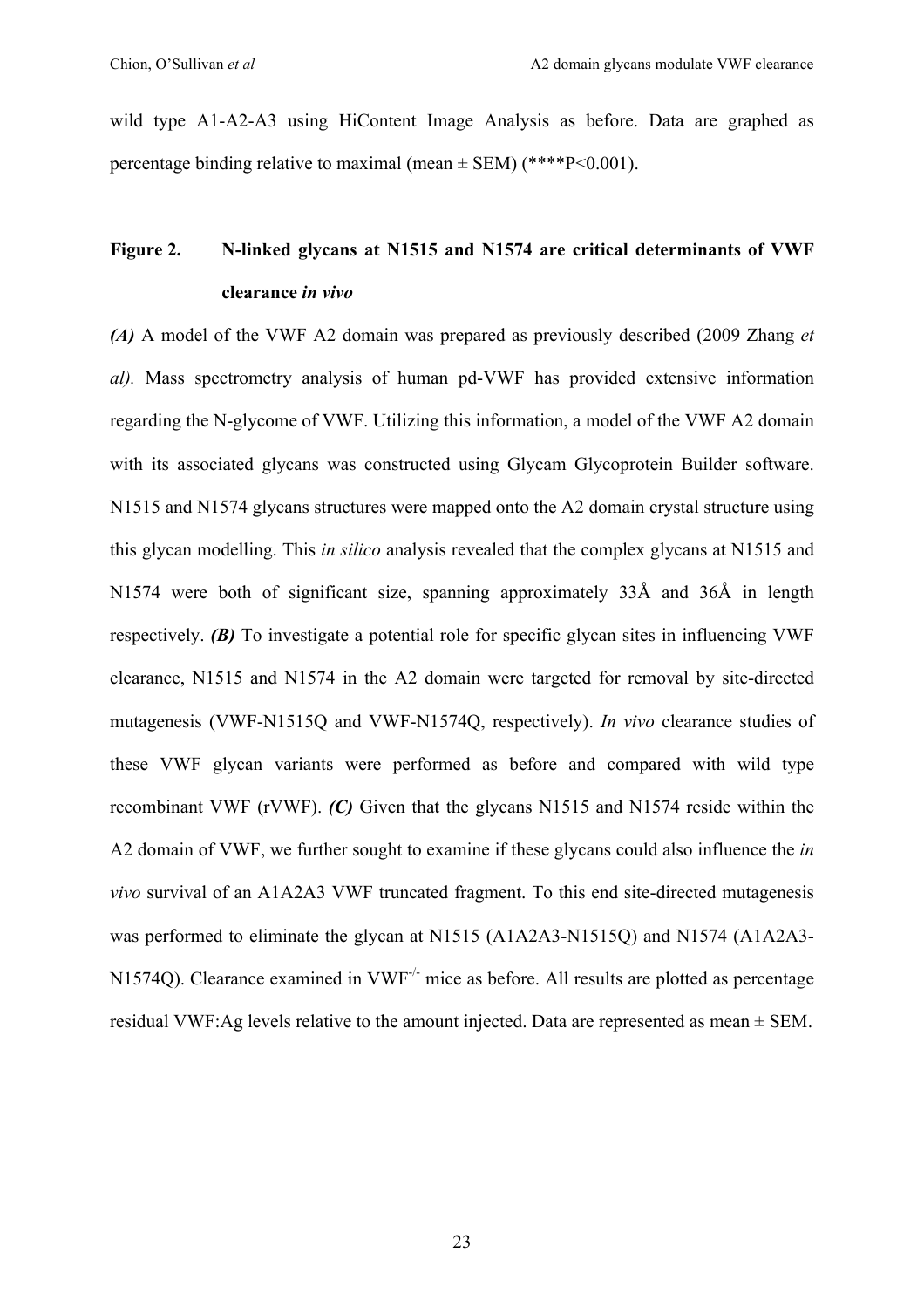# **Figure 3. N-linked glycans within the VWF A2 domain regulate enhanced clearance**  Our findings suggest that the N-linked glycan within A2 may have a specific role in modulating VWF clearance. To examine if glycans outside the A2 domain may also influence VWF survival, a fragment of VWF with the A2 domain deleted was constructed. *(A)* Consequently this VWF variant (ΔA2-VWF) fails to express the N-linked glycans N1515 and N1574. *(B)* This VWF variant was subjected to PNGase F treatment (PNG ΔA2-VWF) to remove all remaining N-linked glycans. (C) Clearance was assessed in VWF<sup>-/-</sup> mice as before. All results are plotted as percentage residual VWF:Ag levels relative to the amount injected. Data are represented as mean ± SEM.

# **Figure 4. Accelerated clearance of VWF N1515Q and VWF N1574Q is mediated by macrophages**

*(A)* In order to assess the potential contribution of macrophages in modulating the enhanced clearance of VWF glycan variants, clearance of VWF N1515Q and VWF N1574Q was repeated in VWF-/- mice 24 hours after clodronate-induced macrophage depletion. *(B)* To determine whether macrophages play a role in regulating the reduced survival of A1A2A3- N1515Q and A1A2A3-N1574Q, *in vivo* clearance studies were also re-assessed in VWF-/ mice following clodronate treatment*.* Data are graphed as percentage residual VWF relative to the amount injection. (\*  $P \le 0.05$ , \*\* $P \le 0.01$ , \*\*\* $P \le 0.001$  respectively).

# **Figure 5. N-linked glycans N1515 and N1574 modulate** *in vitro* **binding of VWF to macrophages**

To examine the biological mechanisms mediating the enhanced clearance of A1A2A3- N1515Q/N1574Q, we assessed binding to THP-1 macrophages *in vitro.* The binding of A1A2A3 VWF and the glycan variants A1A2A3-N1515Q and A1A2A3-N1574Q to THP-1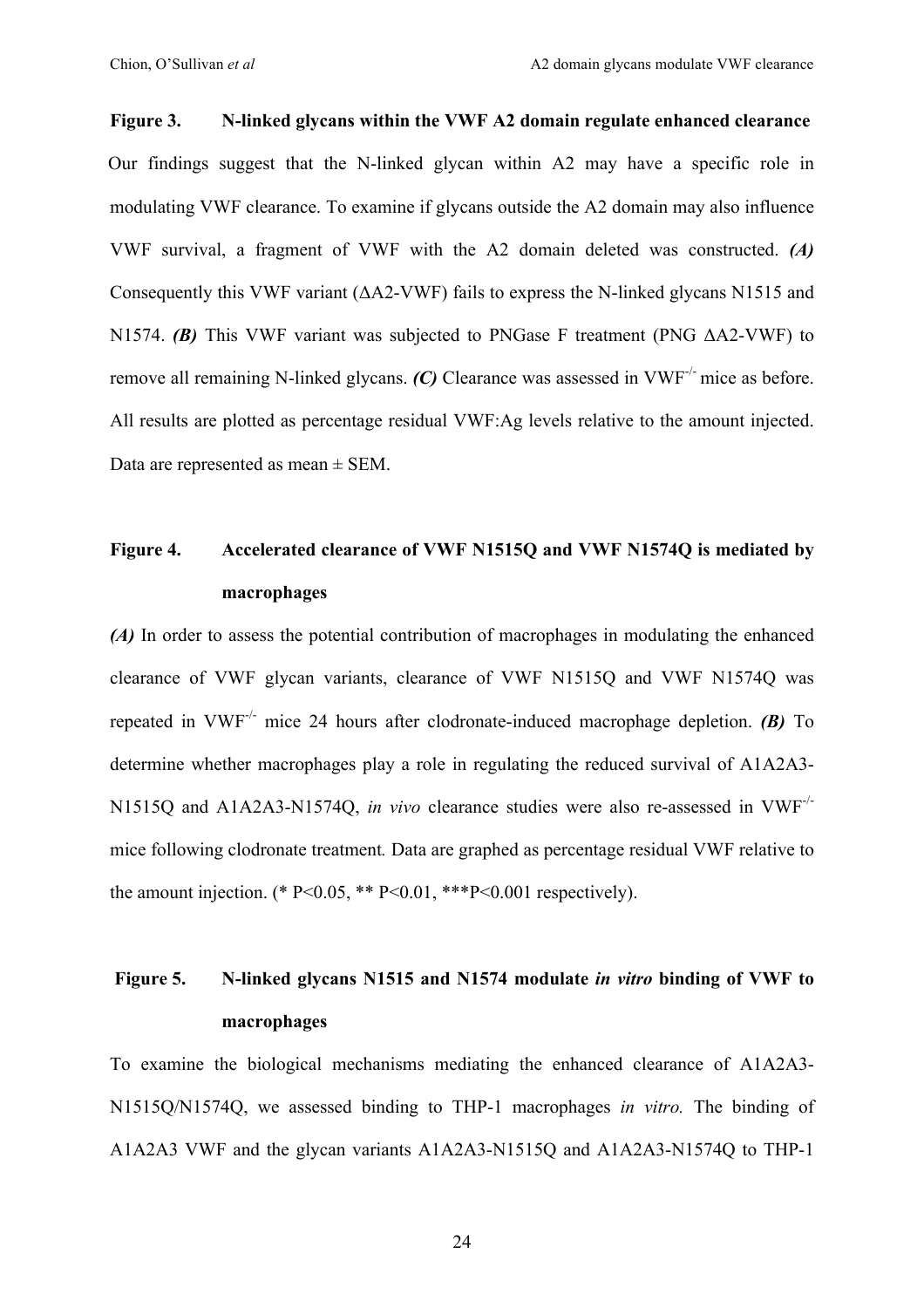macrophages was examined in the presence or absence of 1mg/ml ristocetin. Additionally, all the A1A2A3 variants were subjected to PNGase treatment to remove both N-linked glycans (black columns) and THP-1 macrophage binding was measured. Data are graphed as percentage binding relative to maximal binding (mean  $\pm$  SEM).

# **Figure 6. Glycan structures at N1515 and N1574 in the A2 domain influence LRP1 mediated clearance**

Recent studies have shown that macrophage LRP1 plays an important role in regulating *in vivo* clearance of VWF. Moreover, RAP prolongs VWF survival *in vivo* predominantly by inhibiting this macrophage LRP1 mediated clearance. To investigate whether the effect of VWF glycans on macrophage-mediated clearance were modulated via LRP1, clearance studies for wild type rVWF and glycan variants N1515Q and N1574Q were repeated in VWF-  $\sim$  mice in the presence or absence of the LRP1 antagonist RAP. Blood was collected at three and ten minutes after injection and data graphed as percentage residual VWF relative to the amount injection (\* P<0.05, \*\* P<0.01, \*\*\* P<0.001 respectively).

# **Figure 7. Removal of the N-linked glycans at N1515 does not enhance clearance in VWF with a structurally constrained A2 domain.**

*(A)* To examine a potential role for A2 domain conformation in modulating clearance VWF, a previously described cysteine clamp mutation (N1493C/C1670S) was inserted into full-length rVWF (rVWF-CC), and into VWF-N1515Q (VWF-N1515Q-CC). This mutation creates a structurally constrained A2 due to the presence of a long-range disulfide bridge, homologous to those present in the A1 and A3 domains. **(B)** Clearance was assessed in VWF<sup>-/-</sup> mice. All results are plotted as percentage residual VWF:Ag levels relative to the amount injected. Data are represented as mean  $\pm$  SEM.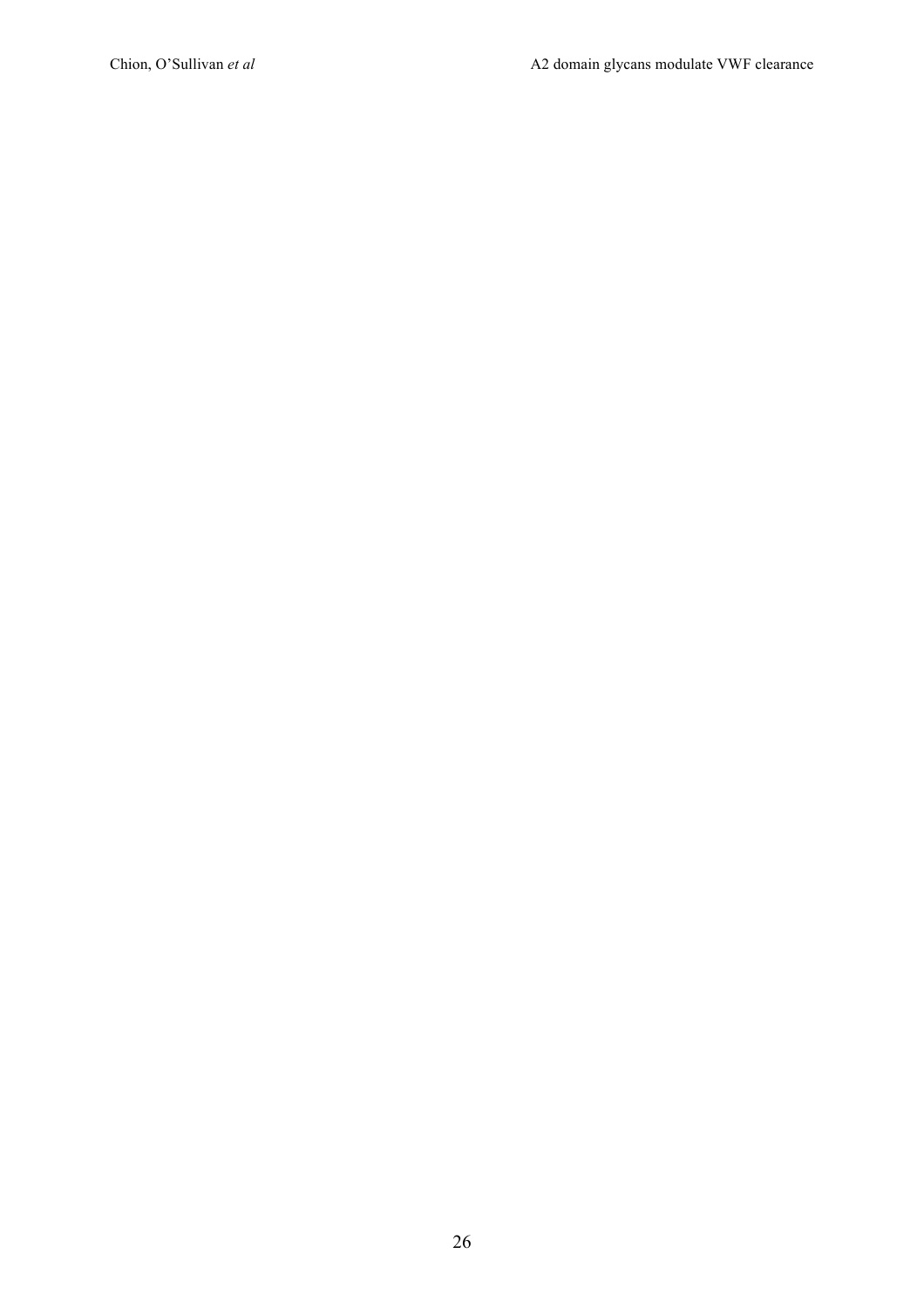### **REFERENCES**

- 1. Lillicrap D. von Willebrand disease: advances in pathogenetic understanding, diagnosis, and therapy. *Blood.* 2013;122(23):3735-3740.
- 2. Lenting PJ, Christophe OD, Denis CV. von Willebrand factor biosynthesis, secretion, and clearance: connecting the far ends. *Blood.* 2015;125(13):2019-2028.
- 3. Wagner DD, Marder VJ. Biosynthesis of von Willebrand protein by human endothelial cells: processing steps and their intracellular localization. *J Cell Biol.*  1984;99(6):2123-2130.
- 4. Sporn LA, Chavin SI, Marder VJ, Wagner DD. Biosynthesis of von Willebrand protein by human megakaryocytes. *J Clin Invest.* 1985;76(3):1102-1106.
- 5. Jenkins PV, O'Donnell JS. ABO blood group determines plasma von Willebrand factor levels: a biologic function after all? *Transfusion.* 2006;46(10):1836-1844.
- 6. Titani K, Kumar S, Takio K, et al. Amino acid sequence of human von Willebrand factor. *Biochemistry.* 1986;25(11):3171-3184.
- 7. Canis K, McKinnon TA, Nowak A, et al. Mapping the N-glycome of human von Willebrand factor. *Biochem J.* 2012;447(2):217-228.
- 8. Canis K, McKinnon TA, Nowak A, et al. The plasma von Willebrand factor Oglycome comprises a surprising variety of structures including ABH antigens and disialosyl motifs. *Journal of thrombosis and haemostasis : JTH.* 2010;8(1):137-145.
- 9. Debeire P, Montreuil J, Samor B, et al. Structure determination of the major asparagine-linked sugar chain of human factor VIII--von Willebrand factor. *FEBS Lett.* 1983;151(1):22-26.
- 10. Samor B, Michalski JC, Debray H, et al. Primary structure of a new tetraantennary glycan of the N-acetyllactosaminic type isolated from human factor VIII/von Willebrand factor. *Eur J Biochem.* 1986;158(2):295-298.
- 11. Matsui T, Titani K, Mizuochi T. Structures of the asparagine-linked oligosaccharide chains of human von Willebrand factor. Occurrence of blood group A, B, and H(O) structures. *J Biol Chem.* 1992;267(13):8723-8731.
- 12. Samor B, Michalski JC, Mazurier C, et al. Primary structure of the major Oglycosidically linked carbohydrate unit of human von Willebrand factor. *Glycoconj J.*  1989;6(3):263-270.
- 13. McGrath RT, McKinnon TA, Byrne B, et al. Expression of terminal alpha2-6-linked sialic acid on von Willebrand factor specifically enhances proteolysis by ADAMTS13. *Blood.* 2010;115(13):2666-2673.
- 14. Casari C, Lenting PJ, Wohner N, Christophe OD, Denis CV. Clearance of von Willebrand factor. *Journal of thrombosis and haemostasis : JTH.* 2013;11 Suppl 1:202-211.
- 15. Casonato A, Pontara E, Sartorello F, et al. Reduced von Willebrand factor survival in type Vicenza von Willebrand disease. *Blood.* 2002;99(1):180-184.
- 16. Castaman G, Tosetto A, Rodeghiero F. Reduced von Willebrand factor survival in von Willebrand disease: pathophysiologic and clinical relevance. *Journal of thrombosis and haemostasis : JTH.* 2009;7 Suppl 1:71-74.
- 17. Schooten CJ, Tjernberg P, Westein E, et al. Cysteine-mutations in von Willebrand factor associated with increased clearance. *Journal of thrombosis and haemostasis : JTH.* 2005;3(10):2228-2237.
- 18. Haberichter SL, Castaman G, Budde U, et al. Identification of type 1 von Willebrand disease patients with reduced von Willebrand factor survival by assay of the VWF propeptide in the European study: molecular and clinical markers for the diagnosis and management of type 1 VWD (MCMDM-1VWD). *Blood.* 2008;111(10):4979-4985.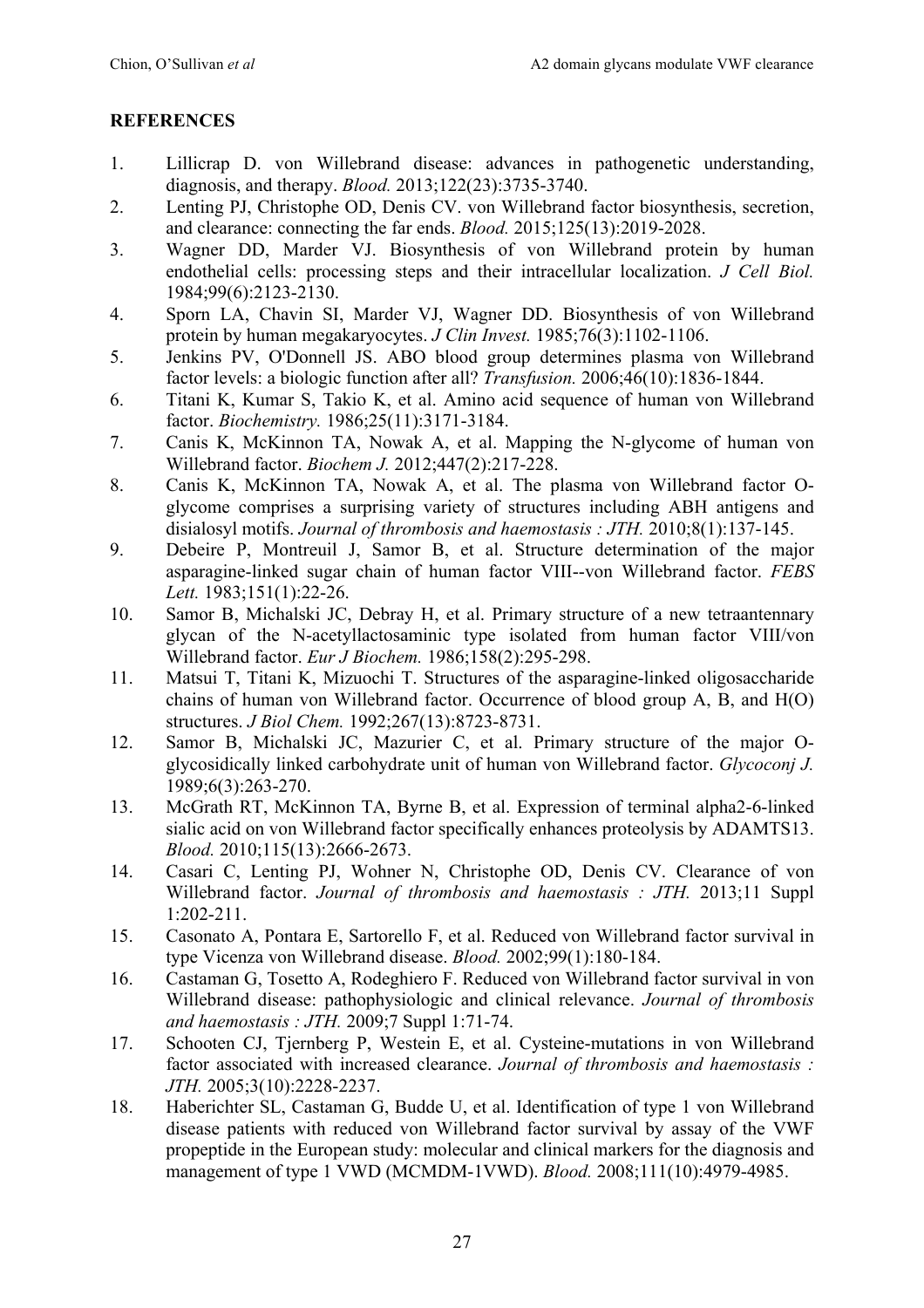- 19. Pruss CM, Golder M, Bryant A, et al. Pathologic mechanisms of type 1 VWD mutations R1205H and Y1584C through in vitro and in vivo mouse models. *Blood.*  2011;117(16):4358-4366.
- 20. Eikenboom J, Federici AB, Dirven RJ, et al. VWF propeptide and ratios between VWF, VWF propeptide, and FVIII in the characterization of type 1 von Willebrand disease. *Blood.* 2013;121(12):2336-2339.
- 21. van Schooten CJ, Shahbazi S, Groot E, et al. Macrophages contribute to the cellular uptake of von Willebrand factor and factor VIII in vivo. *Blood.* 2008;112(5):1704- 1712.
- 22. Castro-Nunez L, Dienava-Verdoold I, Herczenik E, Mertens K, Meijer AB. Shear stress is required for the endocytic uptake of the factor VIII-von Willebrand factor complex by macrophages. *Journal of thrombosis and haemostasis : JTH.*  2012;10(9):1929-1937.
- 23. Rastegarlari G, Pegon JN, Casari C, et al. Macrophage LRP1 contributes to the clearance of von Willebrand factor. *Blood.* 2012;119(9):2126-2134.
- 24. Rawley O, O'Sullivan JM, Chion A, et al. von Willebrand factor arginine 1205 substitution results in accelerated macrophage-dependent clearance in vivo. *Journal of thrombosis and haemostasis : JTH.* 2015;13(5):821-826.
- 25. Groeneveld DJ, van Bekkum T, Cheung KL, et al. No evidence for a direct effect of von Willebrand factor's ABH blood group antigens on von Willebrand factor clearance. *Journal of thrombosis and haemostasis : JTH.* 2015;13(4):592-600.
- 26. Wohner N, Legendre P, Casari C, Christophe OD, Lenting PJ, Denis CV. Shear stressindependent binding of von Willebrand factor-type 2B mutants p.R1306Q & p.V1316M to LRP1 explains their increased clearance. *Journal of thrombosis and haemostasis : JTH.* 2015;13(5):815-820.
- 27. Casari C, Berrou E, Lebret M, et al. von Willebrand factor mutation promotes thrombocytopathy by inhibiting integrin alphaIIbbeta3. *J Clin Invest.*  2013;123(12):5071-5081.
- 28. Haberichter SL, Balistreri M, Christopherson P, et al. Assay of the von Willebrand factor (VWF) propeptide to identify patients with type 1 von Willebrand disease with decreased VWF survival. *Blood.* 2006;108(10):3344-3351.
- 29. Sodetz JM, Pizzo SV, McKee PA. Relationship of sialic acid to function and in vivo survival of human factor VIII/von Willebrand factor protein. *J Biol Chem.*  1977;252(15):5538-5546.
- 30. Stoddart JH, Jr., Andersen J, Lynch DC. Clearance of normal and type 2A von Willebrand factor in the rat. *Blood.* 1996;88(5):1692-1699.
- 31. Mohlke KL, Purkayastha AA, Westrick RJ, et al. Mvwf, a dominant modifier of murine von Willebrand factor, results from altered lineage-specific expression of a glycosyltransferase. *Cell.* 1999;96(1):111-120.
- 32. Ellies LG, Ditto D, Levy GG, et al. Sialyltransferase ST3Gal-IV operates as a dominant modifier of hemostasis by concealing asialoglycoprotein receptor ligands. *Proc Natl Acad Sci U S A.* 2002;99(15):10042-10047.
- 33. van Schooten CJ, Denis CV, Lisman T, et al. Variations in glycosylation of von Willebrand factor with O-linked sialylated T antigen are associated with its plasma levels. *Blood.* 2007;109(6):2430-2437.
- 34. Grewal PK, Uchiyama S, Ditto D, et al. The Ashwell receptor mitigates the lethal coagulopathy of sepsis. *Nat Med.* 2008;14(6):648-655.
- 35. Gallinaro L, Cattini MG, Sztukowska M, et al. A shorter von Willebrand factor survival in O blood group subjects explains how ABO determinants influence plasma von Willebrand factor. *Blood.* 2008;111(7):3540-3545.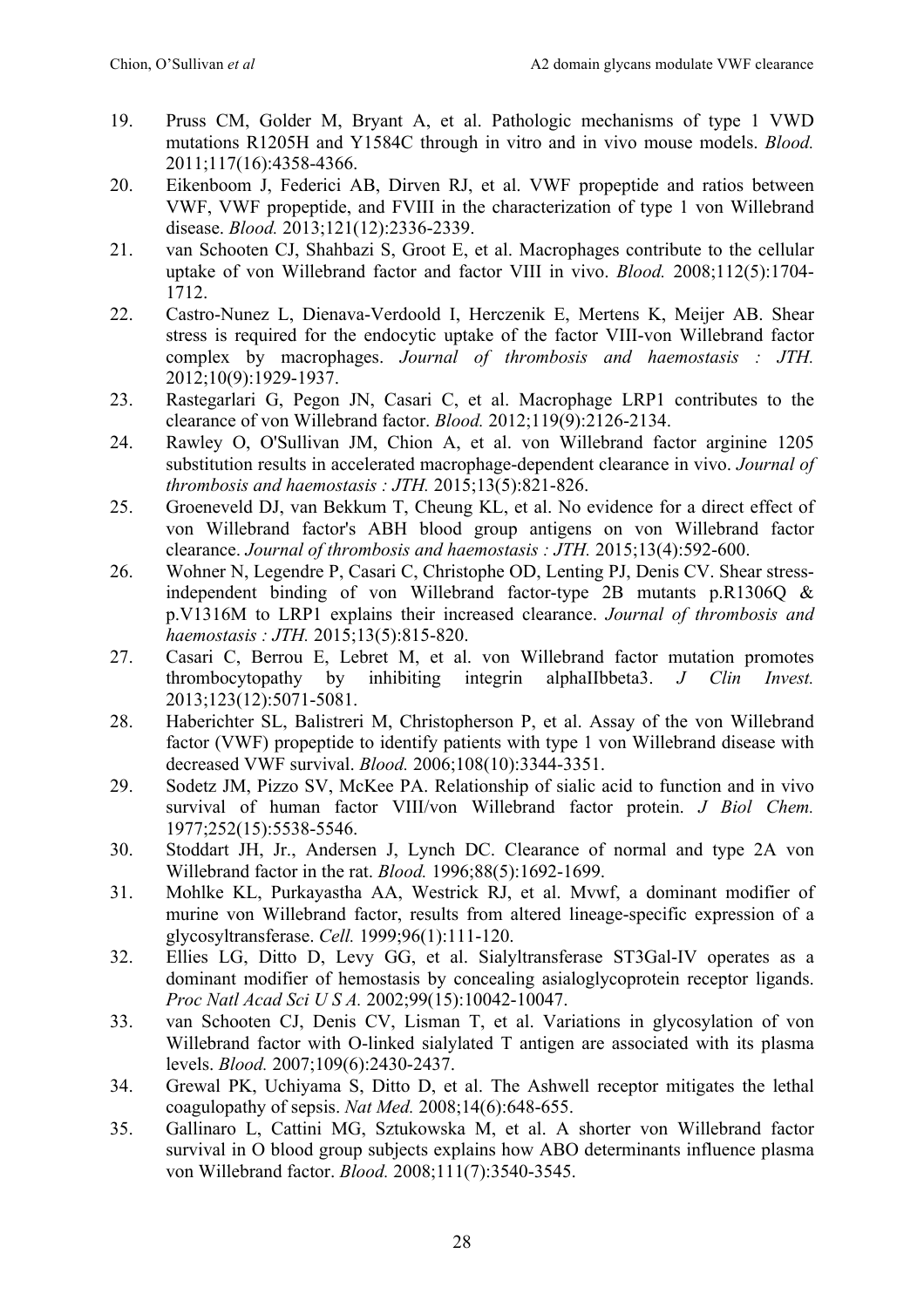- 36. Gill JC, Endres-Brooks J, Bauer PJ, Marks WJ, Jr., Montgomery RR. The effect of ABO blood group on the diagnosis of von Willebrand disease. *Blood.*  1987;69(6):1691-1695.
- 37. Harris RL, van den Berg CW, Bowen DJ. ASGR1 and ASGR2, the Genes that Encode the Asialoglycoprotein Receptor (Ashwell Receptor), Are Expressed in Peripheral Blood Monocytes and Show Interindividual Differences in Transcript Profile. *Mol Biol Int.* 2012;2012:283974.
- 38. Saint-Lu N, Oortwijn BD, Pegon JN, et al. Identification of galectin-1 and galectin-3 as novel partners for von Willebrand factor. *Arterioscler Thromb Vasc Biol.*  2012;32(4):894-901.
- 39. Pegon JN, Kurdi M, Casari C, et al. Factor VIII and von Willebrand factor are ligands for the carbohydrate-receptor Siglec-5. *Haematologica.* 2012;97(12):1855-1863.
- 40. Rydz N, Swystun LL, Notley C, et al. The C-type lectin receptor CLEC4M binds, internalizes, and clears von Willebrand factor and contributes to the variation in plasma von Willebrand factor levels. *Blood.* 2013;121(26):5228-5237.
- 41. Smith NL, Chen MH, Dehghan A, et al. Novel associations of multiple genetic loci with plasma levels of factor VII, factor VIII, and von Willebrand factor: The CHARGE (Cohorts for Heart and Aging Research in Genome Epidemiology) Consortium. *Circulation.* 2010;121(12):1382-1392.
- 42. McKinnon TA, Chion AC, Millington AJ, Lane DA, Laffan MA. N-linked glycosylation of VWF modulates its interaction with ADAMTS13. *Blood.*  2008;111(6):3042-3049.
- 43. McKinnon TA, Goode EC, Birdsey GM, et al. Specific N-linked glycosylation sites modulate synthesis and secretion of von Willebrand factor. *Blood.* 2010;116(4):640- 648.
- 44. Lynch CJ, Lane DA. N-linked glycan stabilization of the VWF A2 domain. *Blood.*  2016;127(13):1711-1718.
- 45. Baldauf C, Schneppenheim R, Stacklies W, et al. Shear-induced unfolding activates von Willebrand factor A2 domain for proteolysis. *Journal of thrombosis and haemostasis : JTH.* 2009;7(12):2096-2105.
- 46. Luken BM, Winn LY, Emsley J, Lane DA, Crawley JT. The importance of vicinal cysteines, C1669 and C1670, for von Willebrand factor A2 domain function. *Blood.*  2010;115(23):4910-4913.
- 47. McGrath RT, McRae E, Smith OP, O'Donnell JS. Platelet von Willebrand factor- structure, function and biological importance. *Br J Haematol.* 2010;148(6):834-843.
- 48. McGrath RT, van den Biggelaar M, Byrne B, et al. Altered glycosylation of plateletderived von Willebrand factor confers resistance to ADAMTS13 proteolysis. *Blood.*  2013;122(25):4107-4110.
- 49. Zanardelli S, Crawley JT, Chion CK, Lam JK, Preston RJ, Lane DA. ADAMTS13 substrate recognition of von Willebrand factor A2 domain. *J Biol Chem.*  2006;281(3):1555-1563.
- 50. Daigneault M, Preston JA, Marriott HM, Whyte MK, Dockrell DH. The identification of markers of macrophage differentiation in PMA-stimulated THP-1 cells and monocyte-derived macrophages. *PLoS One.* 2010;5(1):e8668.
- 51. van Rooijen N, Kors N, Kraal G. Macrophage subset repopulation in the spleen: differential kinetics after liposome-mediated elimination. *J Leukoc Biol.*  1989;45(2):97-104.
- 52. Lenting PJ, Westein E, Terraube V, et al. An experimental model to study the in vivo survival of von Willebrand factor. Basic aspects and application to the R1205H mutation. *J Biol Chem.* 2004;279(13):12102-12109.